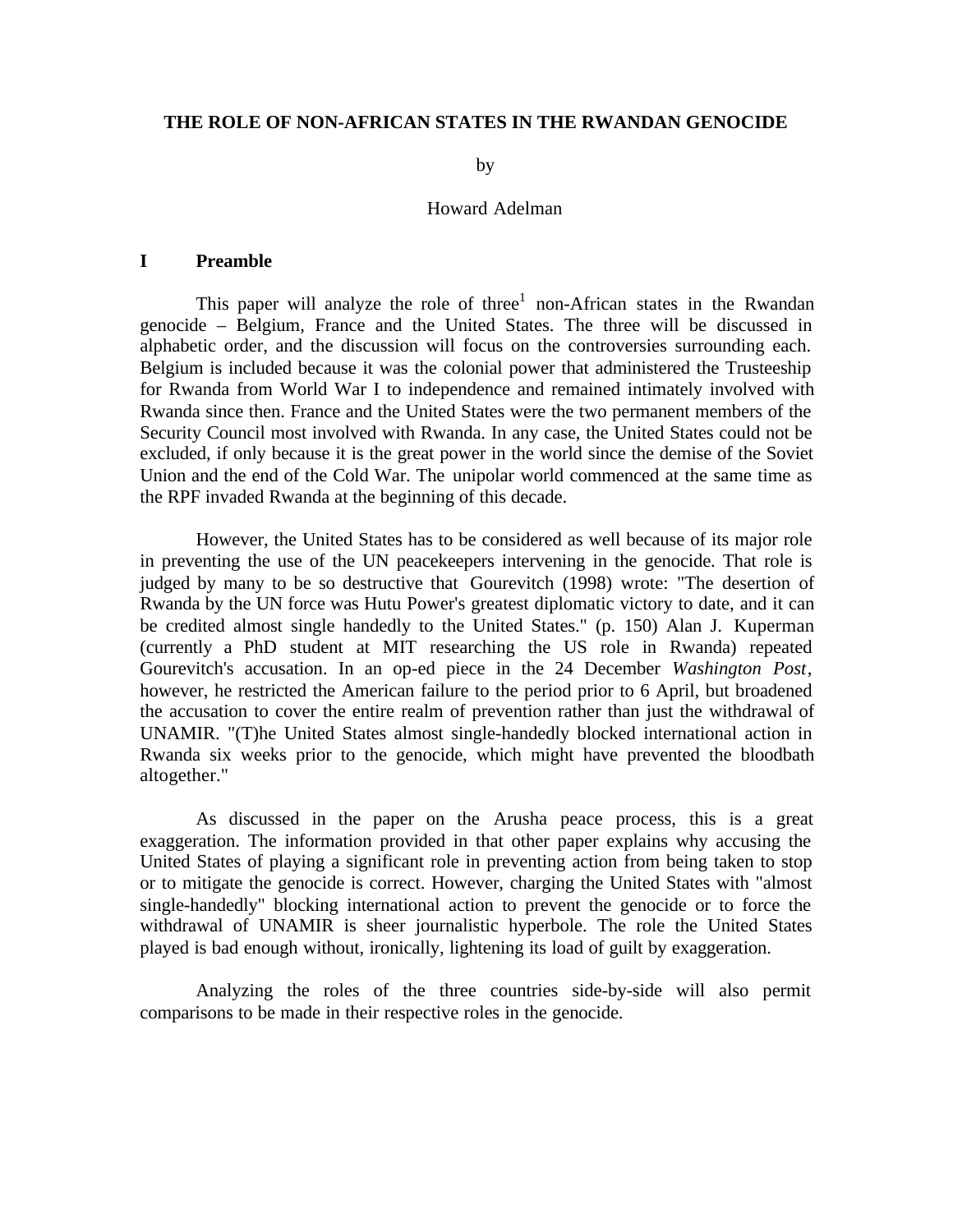# **II BELGIUM**

The reconsideration of Belgian's role in Rwanda has polarized Belgian society. The genocide instigated a period of introspection that only two events in recent history have done – the Nazi occupation of Belgium and the recent scandal connected with serial

Dutroux', after the bodies of young girls were found in his house on 26 August 1996. The arrival in Belgian of both Tutsi and Hutu "refugees" has exacerbated that polarization.<sup>2</sup> Belgium has been the only country beside France to hold an official inquiry into its role in the genocide.

On 24 July 1996, an ad hoc group in the Commission of Foreign Affairs of the Belgian Senate initiated an investigation of Belgian's role in Rwanda in the 1993-94 period. Its report summarized the available documentation. The contents revealed that the Belgium government knew a great deal more about the impending genocide before it burst into full blossom on  $6$  April 1994 than had theretofore been believed.<sup>3</sup> The government was also aware in advance of the risk to the Belgian peacekeepers before ten of them were murdered by the armed forces of the instigators of the coup in Rwanda that set off the genocide firestorm. As a result of those findings, the Senate instigated a Commission of Enquiry<sup>4</sup>, which, on 30 April 1997, became a full-fledged judicial commission with power to subpoena witnesses. It produced a very informative, even if somewhat incomplete report<sup>5</sup> (because the Belgian role and the role of others is not contextualized) on the Belgian role in Rwanda 1993-1994.<sup>6</sup>

This section will take up Belgian's role under the following headings:

- 1. Belgium's Provision of Economic Assistance to Rwanda;<sup>7</sup>
- 2. Belgium's Diplomatic Efforts in Rwanda Prior to the Genocide;
- 3. Belgium's Military Role in Rwanda.

I will not consider Belgium's colonial role; it has been extensively covered in many publications.<sup>8</sup> In fact, I will concentrate on the period beginning with the year 1990.

# 1. **The Role of Belgium as a Provider of Economic Assistance to Rwanda**<sup>9</sup>

Following a new general policy of transferring the ownership and control over aid programs to the recipient with the goal of enhancing local government structures and enabling the government to plan its human resource requirements, the Belgian bilateral agency adopted a new partnership program for the nineties. To enhance recipient involvement in the development projects, control over aid negotiations and management was transferred from Brussels to Kigali.

Secondly, at the beginning of the nineties, when Rwanda was faced with handling its war with the RPF as well as dealing with the continuing crisis of the crash of the coffee market.<sup>10</sup> Belgium **increased** its aid to Rwanda. In the first full year after the RPF invaded Rwanda, Belgium provided 200 million in Belgian francs (BF) as aid and also financed a BF 400 million World Bank financial package to assist Rwanda with its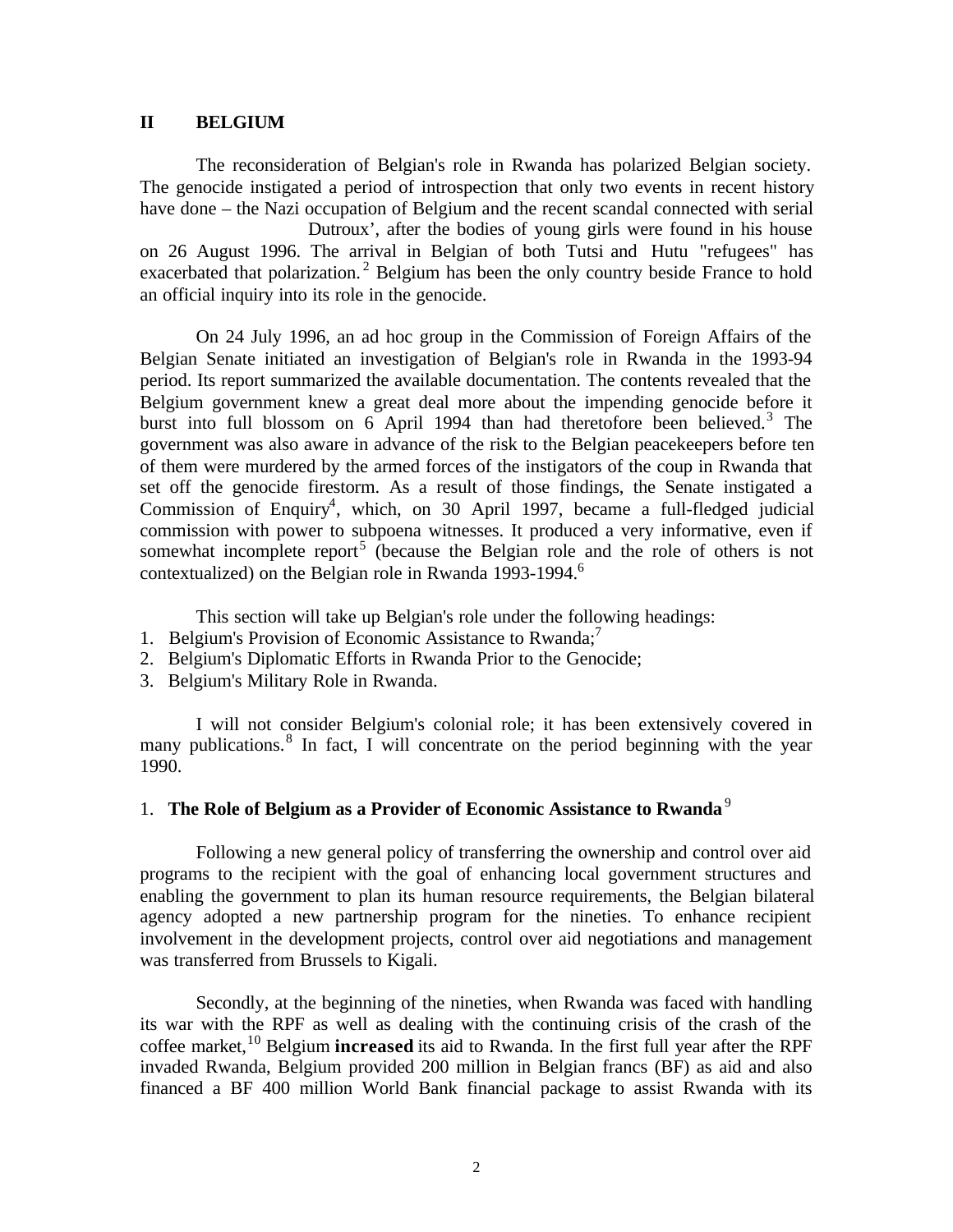structural adjustment program when Rwanda signed its Structural Adjustment Loan (SAL) with the bank. The 1991 aid package translated into US\$56. In 1990, development aid had only totaled US\$43 million and in the latter part of the eighties had only averaged US\$30 million. Project feasibility<sup>11</sup> helped to account for continued and even increased inflow.<sup>12</sup> In 1992, the aid package was increased again and totaled BF720 million.

In addition to the development aid changes and increases, Belgium was the fourth largest donor of emergency aid (after the World Food Program, the US and France). That aid began in earnest when the RPF launched a new offensive in March of 1992, ostensibly in response to the increased attacks against Tutsi within Rwanda. The previous total of 100,000 displaced as a result of the RPF invasion quickly almost doubled. In response to these massacres, a coalition of Belgian NGOs proposed sanctions against the Habyarimana regime. (Reyntjens 1995, 269) The high numbers and demands for aid led donors to create a Crisis Committee for Emergency Aid composed of donors, Government representatives, NGOs and representatives of UN agencies to provide local coordination and to monitor the delivery of aid. Their needs assessment estimate was \$19 million and it very soon proved to be far too little.

In each successive advance of the RPF, including the dramatic one in the spring of 1993 which gave such an important thrust to the conclusion of the Arusha talks, the numbers of displaced eventually grew to almost one million people, 15% of Rwanda's population. In 1993, total aid to Rwanda from Belgium began to drop. More significantly, whereas in 1990, the total aid package in 1990 had been development assistance and in 1991 emergency aid only represented 10% of the budget, by 1993 the bulk of the new monies from Belgium was going towards emergency aid. However, after the Arusha Accords had been signed, four new aid agreements in the health sector were committed worth BF81 million. (Cf. *Africa Research Bulletin*, November/December 1993)

On 11 February 1993, before the RPF March offensive when the displaced population was still at 500,000, a meeting of donors took place. Representatives from USAID, Germany, France, Switzerland, Belgium, the EU, UNICEF, UNDP, FAO, CARITAS, and ICRC attended. Food stocks in Rwanda had been reduced to a 2-3 week supply. Famine was predicted. Opening a new direct supply route through territory occupied by the RPF was urged. On the next day, an interagency meeting was convened by DHA in response to Habiyarimana's letters to the Secretary General of 1 January and 1 February. The key issue was the distribution of food to the displaced. At that meeting the donors proposed to have a follow-up meeting which would discuss diverting the country program development funds to supply the emergency assistance program. Events would accelerate these plans. At the beginning of March, the number of displaced was 600,000. By the end of the month the numbers had risen to 950,000. Despite Rwandese government objections, henceforth, emergency aid displaced the development program, and Habyariamana's regime headed towards bankruptcy in 1993.

By mid-1993, the same consortium of NGOs published a detailed report on human rights violations in Rwanda, partly based on the report of the International Inquiry into Human Rights Violations that had been published in March. (Reyntjens 1995, 269)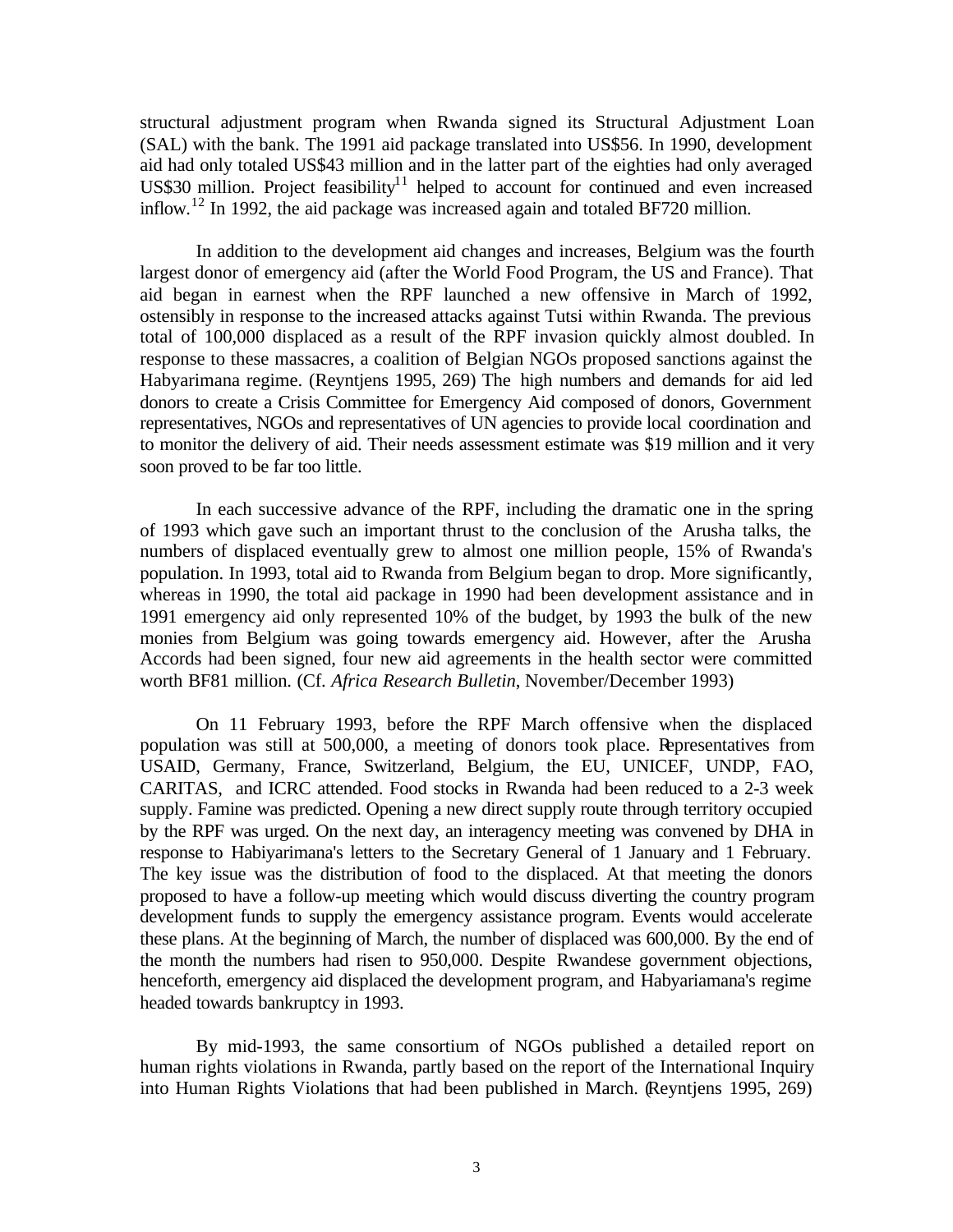The Belgium government recalled its ambassador and threatened to cut aid unless the human rights situation improved. (Reyntjens 1994, 194)

There was a third program of aid as well as the development and emergency aid. Belgium had been Rwanda's traditional provider of military aid. However, in 1991 Belgium stopped providing Rwanda with lethal weapons. (Braeckman 1994, 152) France had taken over as Rwanda's main military supplier.

In sum, Belgium was not a supplier of military aid in the build up to the genocide. Belgium followed the pattern of virtually all the western donors except for its larger per capita contribution. Belgium remained economically supportive of the Habyarimana regime well into 1992. When the numbers affected by the conflict grew too large, emergency aid replaced development aid, though some development aid was restored as a carrot after the Arusha Accords were signed. As well, some degree of concern with the Habyarimana regime's human rights record may also have had some impact on Belgian economic assistance policy.

# **2. Belgium's Diplomatic Efforts in Rwanda Prior to the Genocide**

Belgium was a major initiator of the diplomatic effort to end the war when the RPF invaded on 1 October 1990. By 15 October, the Belgian Prime Minister himself, Wilfried Martens, along with the Foreign Minister, travelled to Nairobi to meet Habyarimana in Nairobi to discuss the conflict and to urge a peaceful resolution of the war. Martens also agreed to raise the issue of the invasion at the next EU meeting. Two days later, Martens was in Mwanza, Tanzania, with Habyarimana in toe, where together they met the President of Tanzania, Ali Hassan Mwinyi. Martens and Mwinyi together persuaded Habyarimana to agree to the withdrawal of foreign troops and the repatriation of the refugees as conditions for a cease-fire. In the next two days, the very high level Belgian diplomatic mission travelled to Burundi to put in motion plans for a regional conference. Three days later, Martens' shuttle diplomacy took him to Kampala, Uganda, where he met with Museveni , both to brief the President of Uganda on the peacemaking efforts and to bring him on board.

Upon Martens return to Europe, he tried to persuade the EU to become involved as peacekeepers by providing an interpositional force. He was unsuccessful. Instead, Europe offered an expression of concern, particularly with the human rights record of the Habyarimana regime. The EU did support the regional initiative under the auspices of the OAU to mediate that the Belgians and Tanzanians had agreed upon.

After this initial flurry of activity and leadership, the Belgians moved into a supportive and relatively minor role. However, as mentioned above, in response to the publication of the revelations in the International Human Rights Report in March of 1993, Belgium briefly recalled its ambassador as an expression of disapproval of Habyarimana's human rights record. Belgium would not become an important player again until it provided peacekeepers for UNAMIR and then decided to withdraw them.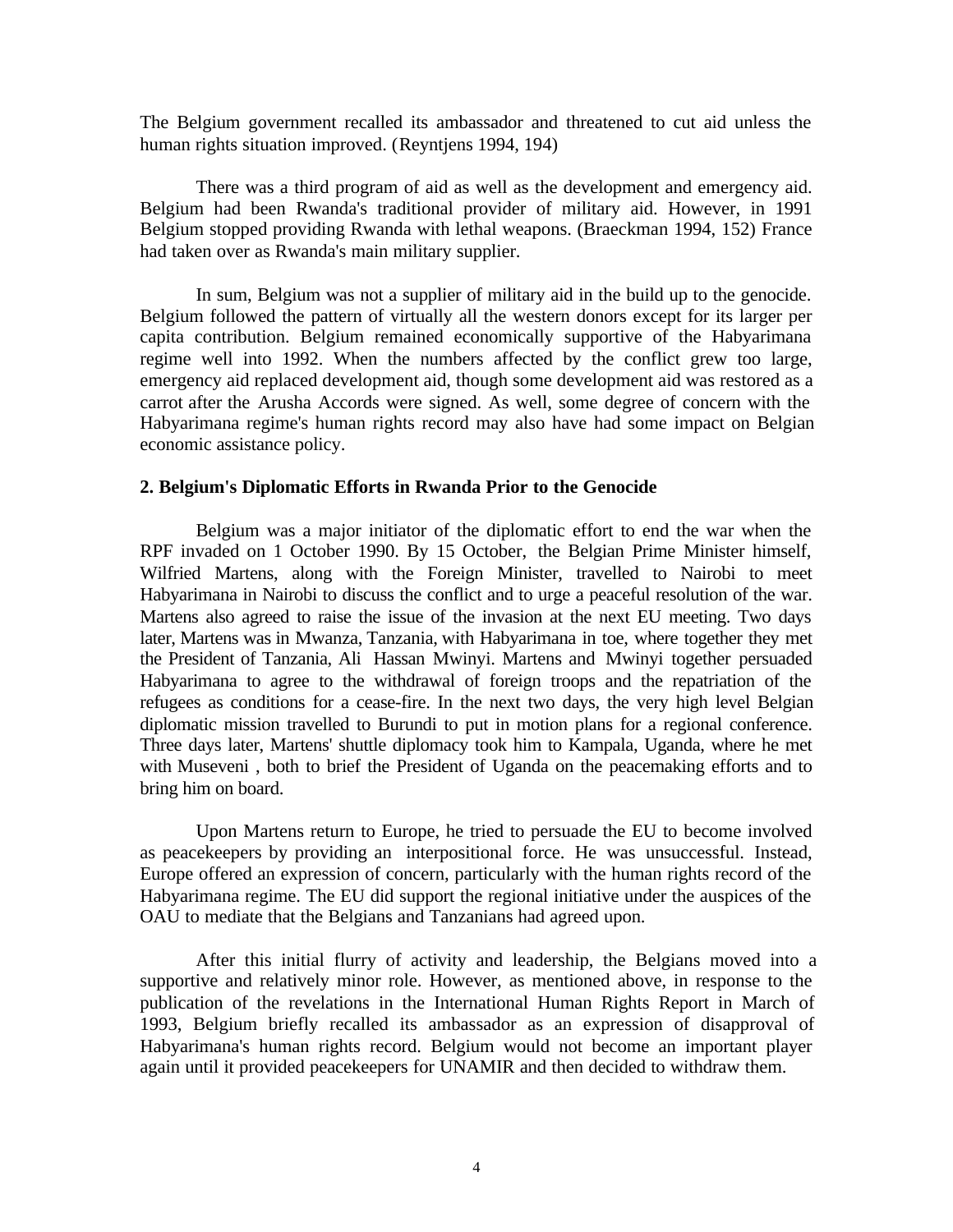Prior to the death of 10 Belgian peacekeepers on 7 April, 1994, and the subsequent Belgian decision to withdraw its peacekeepers, Belgium had engaged in a flurry of activities in an effort to warn the international community about the possibility of the resumption of the conflict as well as the prospect of a massacre of a large number of civilians. Belgium had also tried to get the Security Council to strengthen the peacekeeping force. Belgian's warnings and the proposal for an enhanced peacekeeping force largely fell on deaf ears,

## 3. **Belgian's Military Role in Rwanda**

Belgium began its military involvement in Rwanda shortly after the invasion by the RPF on 1 October 1990. On 4 October, 500 Belgian paratroopers landed in Kigali. In good part, because the Belgian government consisted of a coalition of Christian Democrats and Socialists who were at odds over Rwandan policy, the military forces, ostensibly there to protect Belgian nationals, played no other role.<sup>13</sup> On 27 October, following the Belgian diplomatic mission to Africa, the 500 paratroopers were withdrawn. Belgium did not become militarily involved again until the Arusha Accords were signed and Belgium agreed to provide an experienced and well equipped full battalion for UNAMIR.

The murder of 10 Belgian members of UNAMIR prompted a public outcry in Belgium by a public poorly informed about the situation in Rwanda. A strong push quickly grew for Belgian withdrawal. In the interim, Belgium, along with France and Italy, quickly mounted Nationals Evacuation Operations (NEOs) on 9-11 April with virtually no advance warning or coordination with the UN. In fact, they made the situation more difficult for UNAMIR: first they had to negotiate a weapons tight guarantee from the factions to allow safe use of Kigali airport. Second, the presence of French and Belgian aircraft created mayhem in the streets around Kigali as people tried to flee the fighting. "There was panic. Everyone wanted to leave Kigali while the French and Belgian troops were at the airport. It was common knowledge that once the foreign troops left, the warring factions were going to fight for capture and control of the airport" (Anyidoho 34). As it turned out, this common knowledge proved to be erroneous and the reduced UNAMIR mission retained control of the airport throughout the war.

However, given these beliefs and the public outcry over the murder of the 10 Belgian peacekeepers, Willy Claes, the Defence Minister, panicked. On 12 April in Bonn, he personally informed the UN Secretary General, Boutros Boutros Ghali, of Belgian's intention to withdraw forthwith and unilaterally.<sup>14</sup> The withdrawal, however, was not just based on emotional factors. Belgium had been dissatisfied that Belgium had been the only country to provide troops with a significant enforcement capacity. Belgium was also disappointed that UNAMIR had not been equipped with the promised armoured personnel carriers and helicopters.<sup>15</sup>

Even more significantly, just as Belgium had once lobbied strenuously for an enhanced UNAMIR presence, it now advocated that the entire UNAMIR force be withdrawn and lobbied strenuously to that end. Further, contrary to the promise the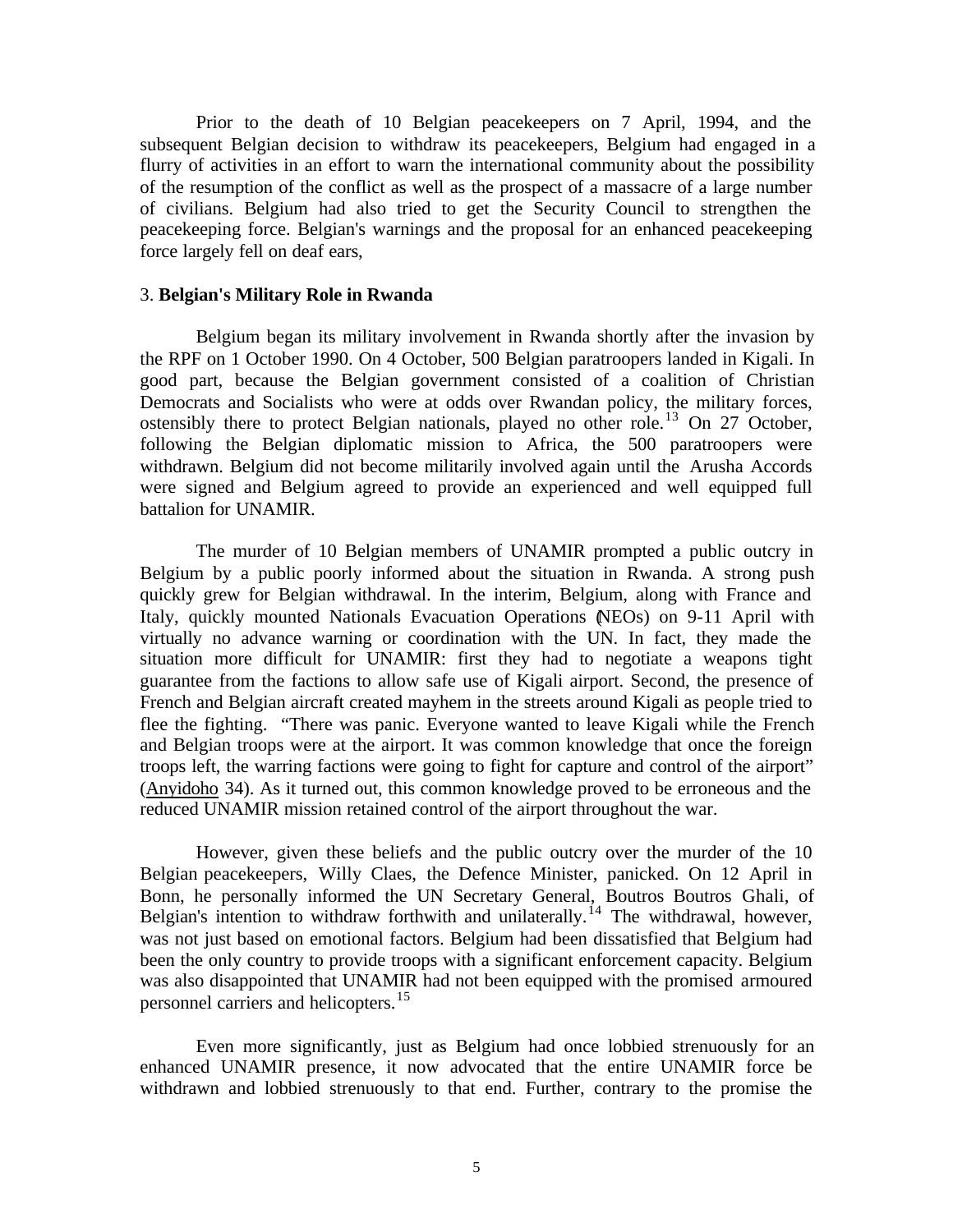Belgian senior officer, Machal, made to General Dallaire, Belgium also ordered its troops to bring all their equipment and weapons with them upon withdrawal.

The Belgian soldiers were extremely unhappy about abandoning their mission, and especially about abandoning the 2000 Rwandan civilians that they had been protecting and that they knew would meet certain death upon their withdrawal. They had already been very discontented with the very restrictive interpretation of the rules of engagement set forth by the DPKO. Their restriction to such a passive role had, in the eyes of the Belgian soldiers, meant that they had lost loss of military credibility in the eyes of the Rwandan army. The withdrawal now meant that they were viewed as cowards as well, and morally irresponsible ones as well. It is not surprising that many of them threw down their blue berets in disgust upon their return to Belgium.The Belgiums did not leave Rwanda on a high note.

# **III THE ROLE OF FRANCE IN THE RWANDAN GENOCIDE**

## **A. Preamble**

Traditionally, French policy in Africa was driven by two dominant goals - the preservation and enhancement of France's historical position in Africa largely through the promotion of *francophonie*, and, secondly, the promotion of French economic supremacy in francophone Africa. (Schraeder 1997, 206)<sup>16</sup> French defence policy was intended to supplement these goals through defence accords that made provision for supplying arms and military advisers, and even military intervention to ensure stability.<sup>17</sup>

Just a few weeks prior to this writing at the very end of 1998, France, the second country after Belgium to conduct an official parliamentary inquiry into the 1994 genocide in Rwanda<sup>18</sup>, issued its report.<sup>19</sup> The Rwanda government described the report as a "whitewash".<sup>20</sup> According to Rwandese radio, citing a statement from the president's office, the parliamentary commission was set up to "absolve France of any role in the genocide". According to the current Rwandan government, France played a "key role" in the genocide. How? First, France participated in the "disinformation campaign" which misled the international community. Secondly, France set up "Zone Turquoise" in southwest Rwanda with the aim of reorganising the ex-FAR and Interahamwe militia. Third, France had "systematically undermined efforts to address the course and the aftermath of the genocide in Rwanda." The IRIN report said nothing about Rwanda's older charges that France had been the major military supplier of Rwanda.

Did France play a key role in facilitating the genocide? Did France engage in a disinformation campaign to deliberately mislead the international community? Was *Opération Turquoise* launched to allow the ex-FAR and interahamwe to escape and reorganize? Has France engaged in an effort to undermine any enquiry into the path of the genocide?

Rwanda has not been the only party to level such charges. In his best selling book, Gourevitch (1998) claims that, "the signal achievement of *Opération Turquoise* was to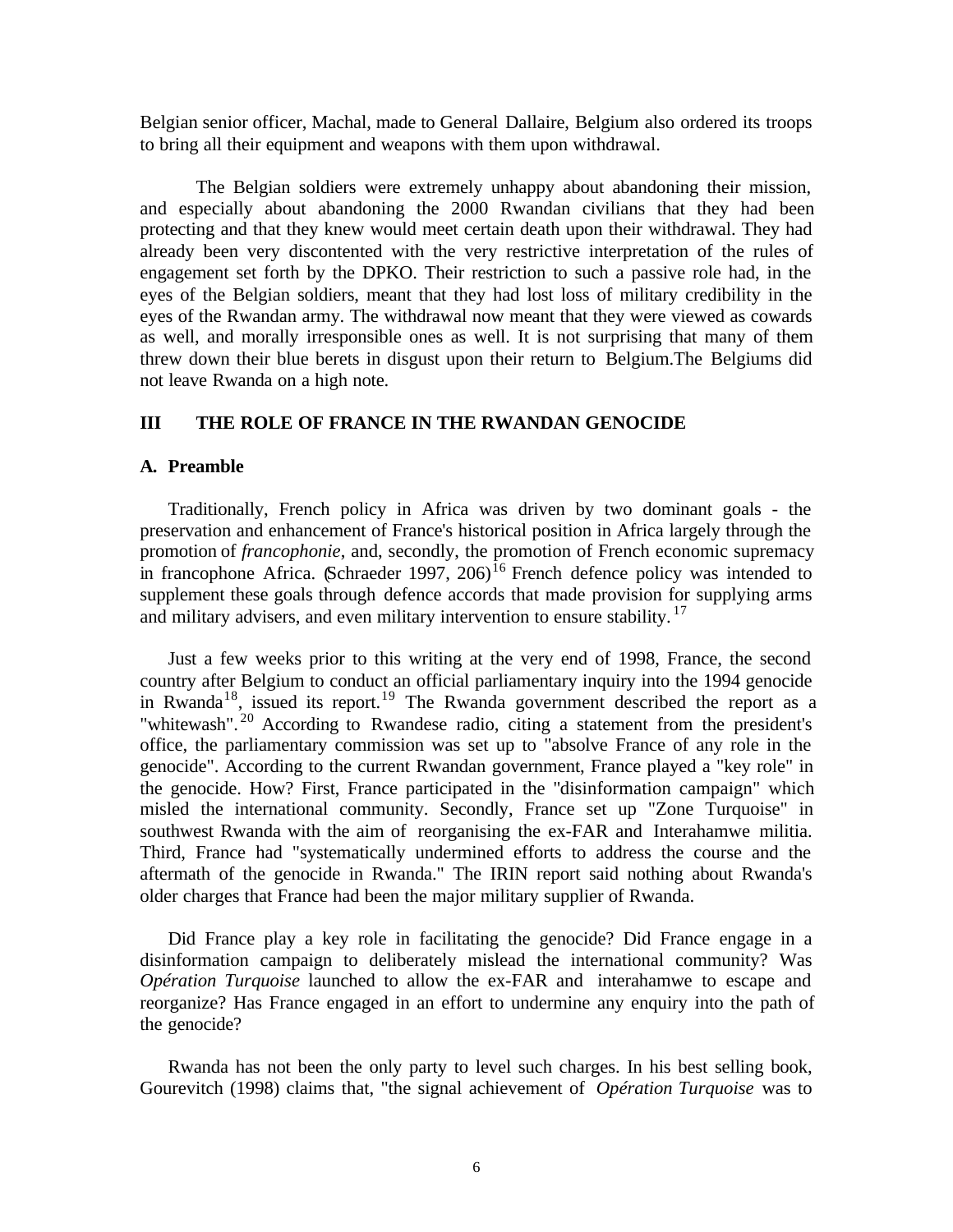permit the slaughter of Tutsis to continue for an extra month, and to secure safe passage for the genocidal command to cross, with a lot of its weaponry, into Zaire." (pp. 160-1)<sup>21</sup> Gourevitch even quotes French ex-President, Valéry d'Estaing as accusing the French command of "protecting some of those who had carried out the massacres." (p. 157) Peter Uvin (1998) states baldly that France engaged in"blatant actions to shelter the genocidal regime." (p. 99) Did *Opération Turquoise*, whatever its intentions, lengthen the period of the genocide, protect the genocidists and then allow them to escape intact with all their arms?

I have no reason to defend France. With the exception of some individual French officials, France was the least cooperative state in supplying information to the researchers who had worked on the report Astri Suhrke and I wrote for the international community. (Adelman and Suhrke 1996) After they had received the draft and before we had had an opportunity to respond to any criticisms, France sent a formal *demarche* (a strong form of diplomatic protest) to Norway, Denmark and Sweden denouncing the report and cancelled a head of state visit from Sweden. Further, at our presentation of the draft report in Copenhagen at the end of 1995, the French denounced our report as full of lies and distortions. They were particularly incensed at the charge that we had made that France had continued to supply arms even after the genocide had started.<sup>22</sup> The French announced that they were withdrawing their financial support for the whole inquiry. And when, after our presentation and before we wrote the final version, Astri Surke traveled to Paris to try to explore the evidential basis of their concerns, the French officials were not very forthcoming.

Yet when I read Kagame's or Gourevitch's criticisms of the role of France, I find that they exaggerate to such an extent that they reduce rather than add to the level of understanding.<sup>23</sup> I will try to explain why by discussing the French role under the following headings: 1) France's military support for the Habyarimana regime; 2) France's diplomatic efforts to bring about a peaceful resolution of the conflict; and 3) *Opération Turquoise.*

1. France's Military Support for the Habyarimana Regime:

On 4 October 1990, in response to a personal phone call from Habyarimana to Jean-Christophe Mitterand, France sent a a small contingent of paratroopers (150 men) drawn from the French force stationed in the Central African Republic in Operation Noroît. The official instructions were to protect French expatriates in Rwanda.<sup>24</sup> The troop strength was increased to 350 in November when the Belgians left the country. To quote the report I co-authored withAstri Suhrke (1998), ) "In keeping with military cooperation agreements, Zaire and France sent troops to Rwanda at the time of the invasion. During the invasion and during its aftermath, French policy was decided at the highest level (President Mitterand). The immediate response was to send 'a few boys / to help /, old man Habyarimana', as the head of Africa Unit in the Presidential Palace said at the time (Prunier 1995). France had previously done the same for other allies in Francophone Africa, and had paratroopers stationed in the region for that purpose. In this case, the determination to assist was sharpened by the fact that the rebels had come from and, in some respects were part of,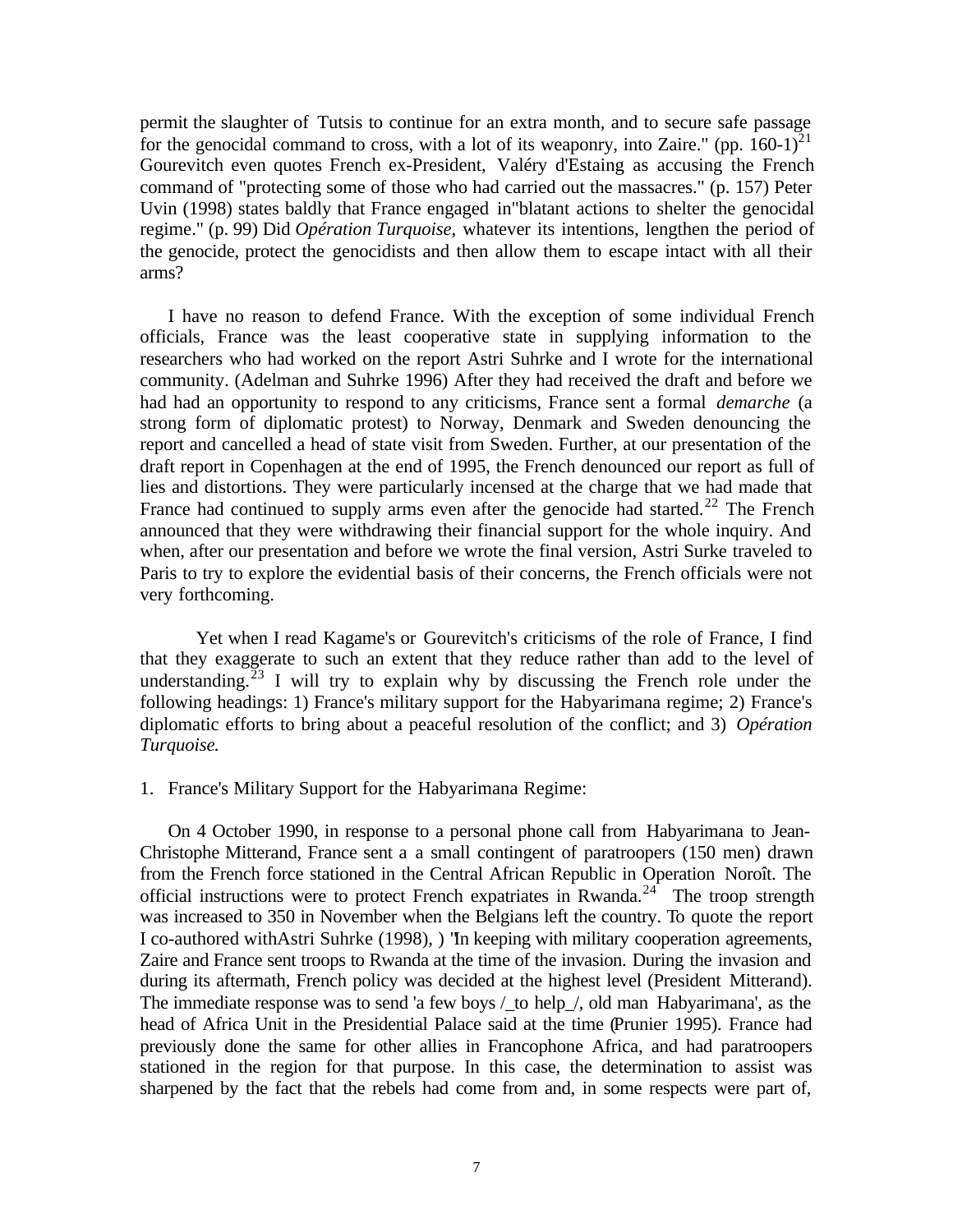Anglophone Africa. The social origins and platform of the RPF also made them anathema in some French conservative and army circles and earned them the pejorative label "Khmer Noir", conveying the horrors of Cambodia's Khmer Rouge with the undemocratic practices of a once aristocratic caste. The initial decision not to make a major power demonstration reflected a belief that the RPF would easily be repulsed. Jean-Christophe Mitterand told Prunier (1995) that he thought it would be all over in 2-3 months...The French backstopped the Rwandan army in Kigali and "advised" Rwandans handling heavy artillery, but did not consider the operation a major one."

Gourevitch (1998) argued incorrectly that this intervention by France was in violation of the terms of its own military assistance agreement with Rwanda. (see endnote 2) His explanation for France undermining its own agreements was that, "President Mitterand liked Habyarimana, and Mitterand's son Jean-Christophe, an arms dealer and sometimes commissar of African affairs in the French Foreign Ministry, liked him, too. (As military expenditures drained Rwanda's treasury and the war dragged on, an illegal drug trade developed in Rwanda; army officers set up marijuana plantations, and Jean-Christophe Mitterand is widely rumoured to have profited from the traffic.) France funneled huge shipments of armaments to Rwanda - right through the killings in 1994 - and throughout the early 1990s, French officers and troops served as Rwandan auxilliaries, directing everything from air traffic control and interrogation of RPF prisoners to frontline combat." (p. 89)

Instead of explaining the intervention in terms of personal affections and corruption, Clapham (1998) viewed the intervention as one based on *francophonie*. "In the eyes of the Mitterand regime, this Ugandan support assumed the dimensions of an anglophone conspiracy to take over part of francophone Africa, and the defence of Habyarimana (and, hence, in turn, of the Hutu suprememicist ideology with which important elements of his regime were already closely associated) became part of the more general defence of *francophonie* and the French role in Africa, to the extent that to an anglophone observer seems quite bizarre." (p. 199; cf. Prunier 1995, 102-107) I support this explanation as the primary motive, provided that *francophonie* is understood in economic and political terms as well as cultural ones. (Cf. Schraeder above)

Whatever the motivation, French support to the Habyarimana regime was critical. "From the FPR invasion onward, France greatly stepped up its military support to the Habyarimana regime. Active involvement of its troops is generally credited with helping to halt both the October 1990 invasion and the March 1992 FPR offensive. However, French military advisers were involved in many more ways in the operation of the army; the French military's involvement in advising the president, training new recruits, defending important installations, manning raodblocks, and interrogating prisoners has been widely documented (Adelman and Suhrke 1996, 14-15; Braeckman 1994, 159; Reyntjens 1994, 175; Rwanda Third Degree 1991; Rwanda: French Agenda 1992; Verschave 1995). At the same time, the Habyarimana regime embarked on a campaign of rearmament, again with prime support from France. Arms were imported from Egypt and France with credits from French nationalized banks, and other arms were bought from South Africa (Braeckman 1994, 149). As mentioned earlier, these arms were used to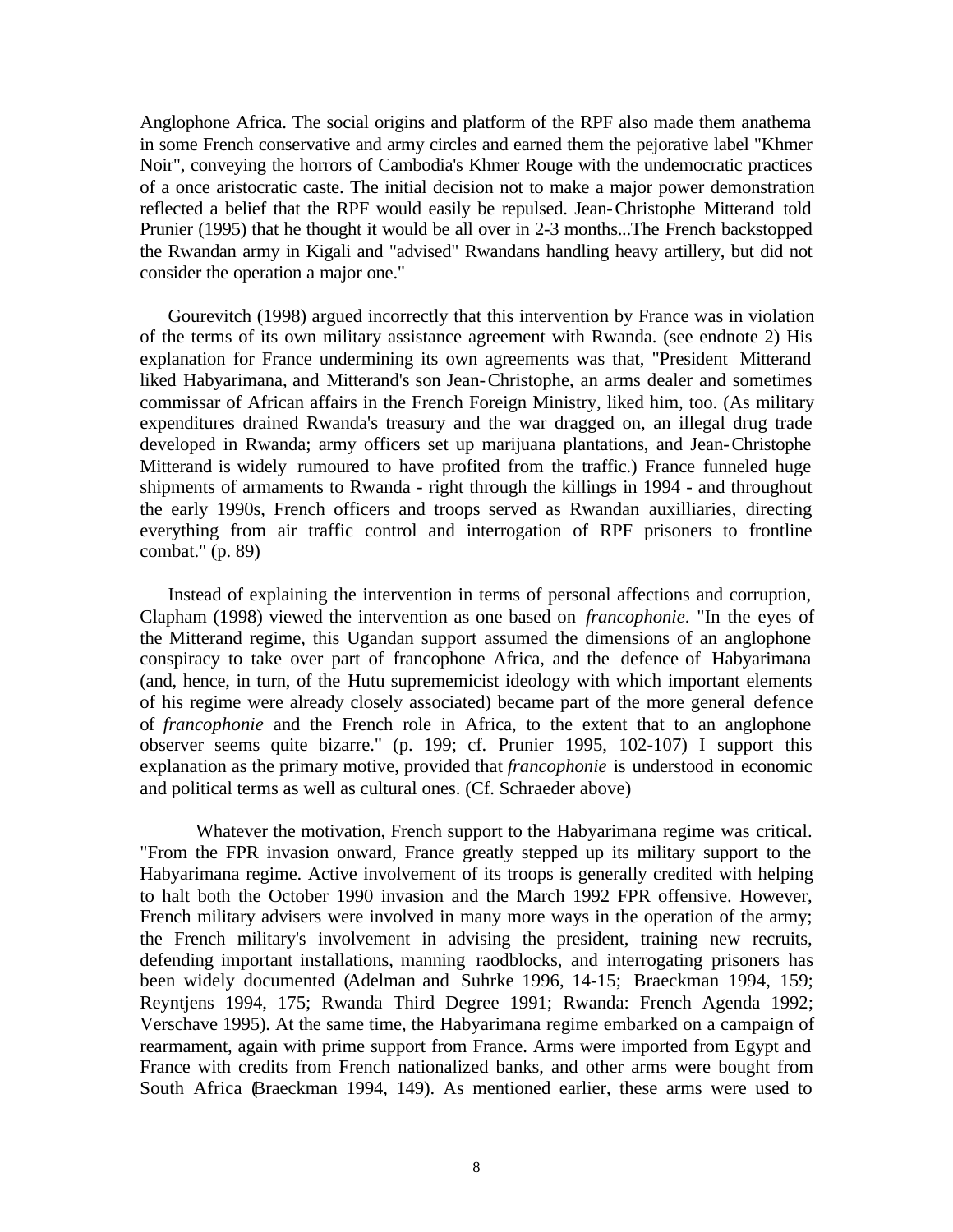equip the army and the militia and were evenly widely distributed to ordinary citizens throughout the country. Human Rights Watch documented that during the genocide, arms were shipped from France to Rwanda, in contravention of a UN arms embargo." (Uvin, p. 97; we will return to the claims repeatedly made, including by myself, that France continued to ship arms after the genocide commenced.)

In the beginning of the campaign, the French were confident that the Rwandan government could defeat the RPF, perhaps by also complementing the military superiority with some degree of political compromise. As Clapham (1998) put it, In June of 1991, "neither side at this stage had any interest in reaching a settlement: the government, secure in its military backing from France, was confident of victory, while the RPF had no interest in admitting defeat. As the conflict ground on, despite various disregarded ceasefires, the RPF became increasingly confident of its ability to maintain the insurgency. By 1992, despite French support for the government forces that included not only credits for weapons purchases but effective French operational control of the counter-insurgency campaign Prunier 1995, 100; JEEAR, 1996, 22),  $25$  the military initiative had passed to the RPF." (p. 201) Finally, as Jones (1995, 242) claimed, French military intelligence after the 1993 RPF offensive concluded that the RPF could defeat the government forces.

This intelligence analysis proved to be deadly accurate as could be seen when the RPF launched its military offensive on 8 February 1993. The impact on the balance of strength was so significant that Rwanda had to ask France to send reinforcements to bolster the army, which France did in two waves, on 9 February (150 troops) and 20 February (250 troops). The latter deployment was justified by France as being necessary since the RPF advance threatened Kigali. Tanzanian and French intelligence sources concluded at the time that the RPF could overrun the FAR were it not for the presence of the French troops in Kigali. This conclusion would form the backdrop to the subsequent round of negotiations. This perception evidently was shared by Habyarimana, for he personally called for a return to the Arusha process on 23 February and truly serious negotiations intent on concluding a full peace agreement began for the first time.

On 21 March, France began to withdraw its forces. The withdrawal was completed on 11 December after the first units of UNAMIR had taken up positions in Rwanda. However, France's withdrawal would prove to be short lived. For the Arusha Accords broke down with the murder of Habyarimana on 6 April 1994 and the extermist coup. This time the French troops returned but truly only to rescue European nationals. "On 9 April, unannounced to Dallaire, the French advanced parties of Operation Amaryllis arrived at Kigali airport to evacuate European nationals. The force totalled 1,100 troops of whom 400 were Belgian and 80 Italian." (Connaughton 1995, 12) Their mission completed, the French left on 13 April, though not without France announcing that the French/Belgian withdrawal would create a security vacuum in Rwanda. While in Kigali, French troops assumed full responsibility for the airport control tower and routes into the city from the airport, while the Belgians assumed responsibility for airport perimeter and assembly point security.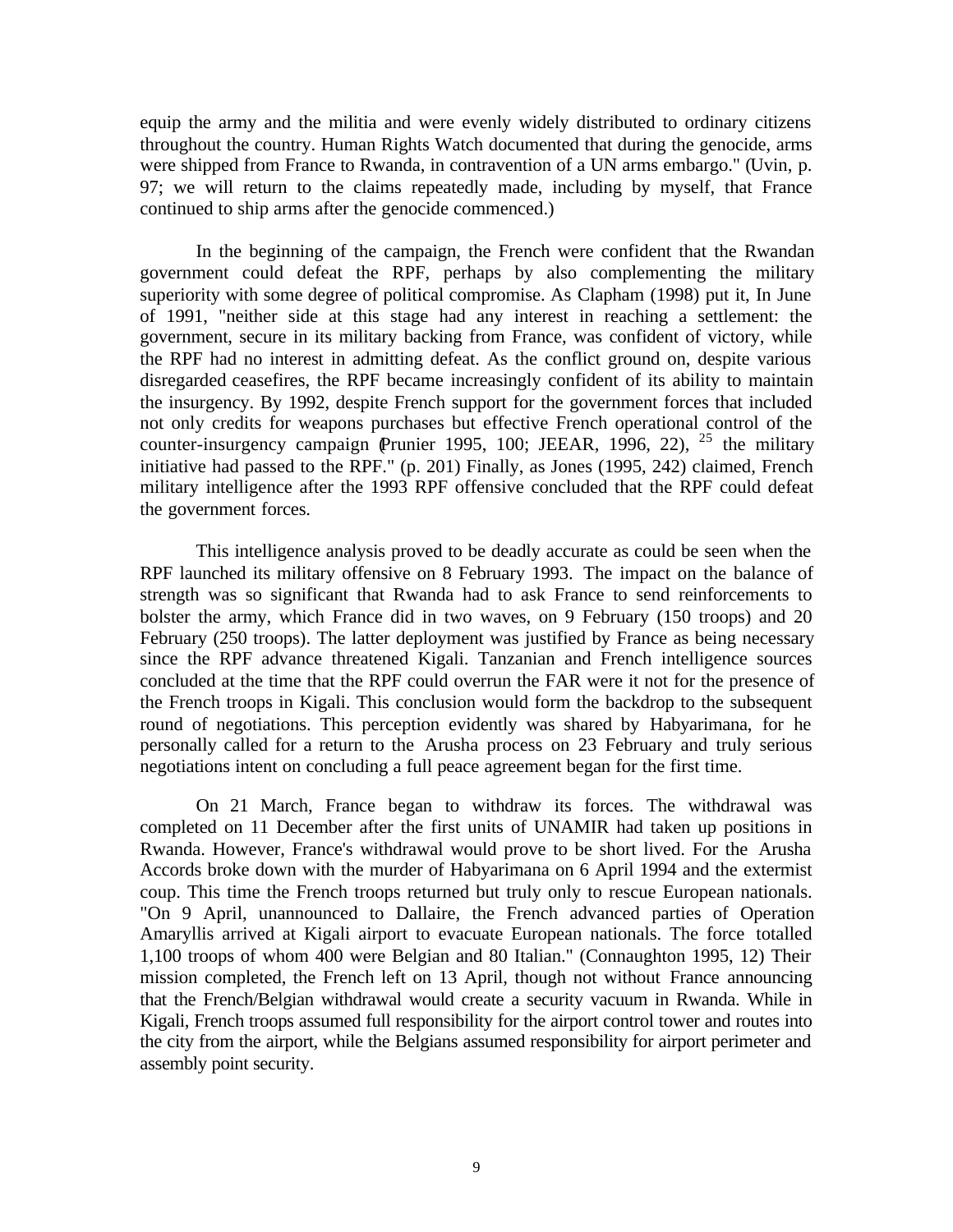How can French military support be characterized up to the beginning of the genocide? It was open, blatant and fell into three stages. In the first stage the support was modest when there was a a strong belief that Habyarimana could easily defeat the invaders from Rwanda. When the military situation became more balanced, the French increased its support in order to facilitate a political solution by retaining a degree of balance. When the military situation had deteriorated, and an RPF victory was forecast, France concentrated its attention on a peaceful solution and a multilateral intervention force and began to initiate its own withdrawal. Finally, the French did stop shipping arms once the genocide started, contrary to what had been very widely alleged<sup>26</sup> and what we ourselves wrote<sup>27</sup> in the report I co-authored with Astri Suhrke.<sup>28</sup>

### **2. France's Diplomatic Efforts to bring about Peace**

As indicated above, French diplomatic activity grew as the regime's position weakened. The diplomatic activity reached its apogee when the military commitment was strongest but when the demise of the regime was expected, its military support declined. The French involvement in Rwanda as the principle Western nation supporting Habyarimana began in November of 1990 after the RPF had invaded and the Belgians, because of domestic internal political splits, had retired from taking a leadership role. In the second week of November, a French delegation led by the Minister of Cooperation and Jean-Christophe Mitterand, the French African Advisor, met with various European and African leaders to discuss the situation in Rwanda

The French were could not have been ignorant of the vast number of charges of human rights abuses being levelled at the regime during this period. For example, in the 26 January 1991 - *Le Monde,* documents were cited about the circulation of anti-Tutsi racist propaganda just 3 days after the Bagogwe (500-1000) massacre in Kinigi and just before 300 Tutsi were massacred in Bigogwe. French policy did seem to follow the pattern which Mitterand and the current Foreign Minister, then Chief of Staff for Mitterand, insisted it was based upon<sup>29</sup> - traditional *francophonie* and a desire to facilitate a compromise with the RPF, but presumable on terms favourable to the government.

When the cease-fire again broke down again in the spring of 1991, France became more active. As we had written in Adelman and Suhrke (1996), emphasis on the military had been increasingly questioned by the Ministry of Foreign Affairs. About mid-1991, it was believed that the RPF might win militarily but not politically. The government could not win militarily, though it might command the numbers to win politically. Hence, a negotiated settlement was the best way for France to salvage its interests in Rwanda. The October 1991 attempt by the Director of the Africa Bureau in the Ministry of Foreign Affairs to mediate between GoR and RPF in Paris finally bore fruit in late spring of 1992, when the two parties agreed in Paris on June 8 to open formal peace talks. The Director at the time was M. Dijoud.

Possibly the French were piqued that a high ranking American official, Deputy Assistance Secretary Hicks, had organized a meeting between RPF and GoR in Harare in July. A subtle competition between Washington and Paris developed, driven on the French side by a sense that diplomatic initiatives in Central Africa properly belonged to a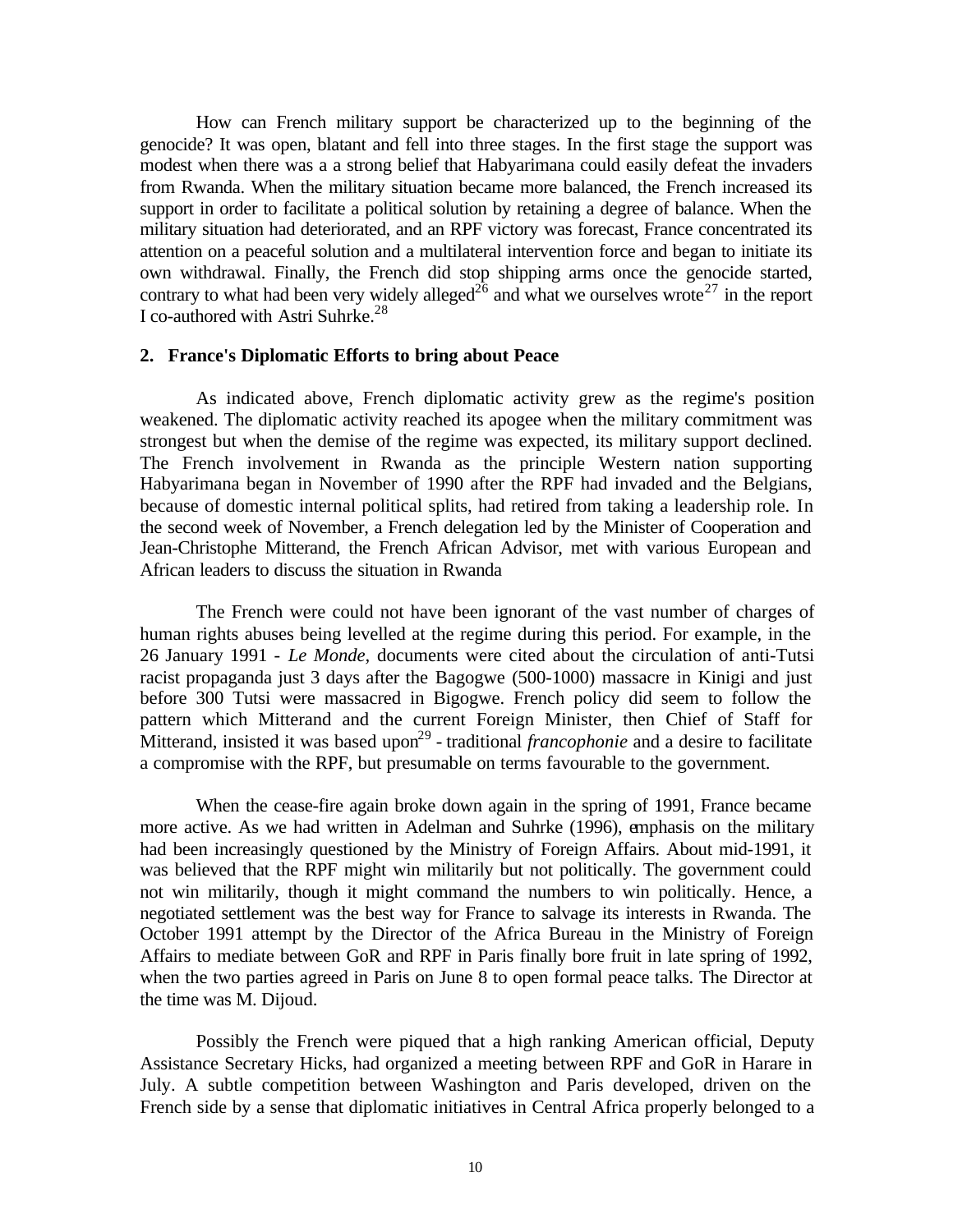French sphere. On 6-7 April 1992: negotiations began in Paris on the prospect of a meeting between the two sides. Finally, the initiative bore fruit. From 6-8 June, France began its efforts to directly mediate the conflict in a meeting between the Foreign Ministry of the Rwandan government and a representative of the RPF in Paris. The parties agreed to negotiate to end the conflict. Thus, the French were critical to beginning the Arusha peace process.

Ostensibly in response to a slaughter of Tutsi, the RPF resumed fighting in February of 1993. On 21 February, they once again unilaterally declared a cease-fire. France had just denounced the RPF advance. France said that those advances were threatening the peace. Although on 17 February, M. Marcel Débarge had assured French that the international commission report on human rights violations would not be ignored, he never publicly denounced the Habyarimana regime in the same way he castigated the RPF. On 2 April, France informed the UN officially that the situation was deteriorating. He claimed that the RPF were reoccupying zones from which they were to have withdrawn. The French expressed their fear that there would be massacres and a humanitarian disaster. France urged UN action. On the  $6<sup>th</sup>$  of April, the Permanent Representative of France sent a new mission to the Security Council to complain that the military withdrawal was not progressing as agreed upon and that the political talks were deadlocked. He stressed the urgency of the situation and urged the UN to take emergency action, specifically sending a force to monitor the Rwanda/Uganda border. It was evident that the French government, while genuinely trying to mediate the talks, remained biased towards the Habyarimana regime.

France had an observer at the Arusha talks. I have already covered the French role in my paper on the Arusha peace process. It is interesting that some commentators criticize the French for not having taken a stronger, more leading role, in concert with other states, to ensure that the provisions of Arusha were implemented.<sup>30</sup> There is a second type of criticism. The lack of commitment to the process is not formed in advance but as a result of inadequacies in the agreement and distrust about the parties commitment to it. "Because deep distrust of an opponent remains in place at the time an agreement is set in motion, commitments made at the bargaining table may not be credible. Withingroup rivalry may come into full view after the agreement, the provisions of the agreement may be vague and cause new tensions, and the world community may not be prepared to give sustained support to peacekeeping and peacemaking." (Lake and Rothchild, Chapter 9: 224) There is a third, realist interpretation that argues that states will not become engaged in enforcing a peace agreement unless their vital interests are at stake.<sup>31</sup> But whatever the explanation for the lack of commitment - the lack of effort or will, the inadequacies of the agreement itself and the consequent reluctance of outsiders to become involved, or the inherent lack of interest because of realpolitik - all three types of commentator agree that there was not a party sufficiently engaged to assure that coercive force was available to enforce the agreement. This was a s true of France, who had become most closely engaged with Rwanda in the nineties, as it was of the other Western states.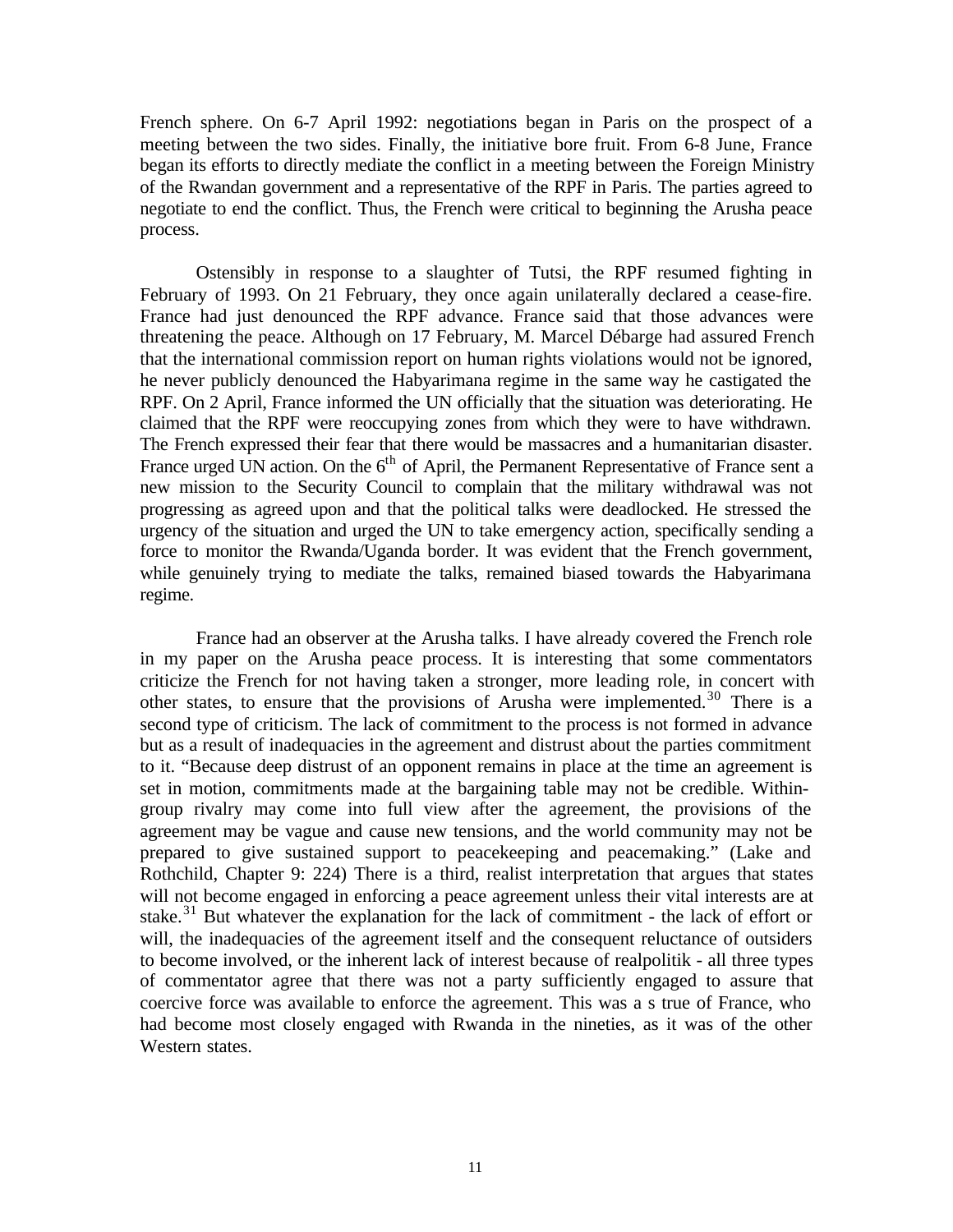From the end of the Arusha process, France was not the active supporter of Rwanda, but its passive supporter. France became more of a bystander acting as a Cassandra to warn of impending disaster, but without targeting or putting sufficient pressure on its own client - the government of Rwanda. Though clearly supporting the peace process and the effort to install a multi-party regime, France was still obsessed with its own perception. The "Anglophone' invaders were the principle beneficiaries of the agreement and France remained very insensitive to the Uncivil War being waged by the extremists against the Tutsi population. When France recovered some degree of concern, it was more to protect its own sense of honour than to protect the Tutsi or ensure that the perpetrators of the genocide were totally stopped and caught to be tried for their crimes.

#### 3. *Opération Turquoise* (OT)

Security Council Resolution 929 of 22 June 1994 authorised France to mount a two month unilateral humanitarian intervention into Rwanda until UNAMIR II became operational. Was OT a smoke screen to facilitate the Hutu withdrawal from Rwanda in August  $1994$ ,<sup>32</sup> or was the mission a public relations exercise to mitigate the embarrassment of supporting a genocidal regime? Or was it a genuine if somewhat belated effort to save remaining Tutsi from the continuing onslaught of the genocide? According to its public rationale, OT was undertaken for two purposes. One was humanitarian - to stop the genocide and save civilian lives. The second was political, since France had traditional obligations and a loyalty to protect its compatriots, but also a responsibility to the UN and the goals of a peaceful resolution of conflicts. Further, the initiative was to be undertaken within a multilateral UN mandate with the following boundary conditions: limited engagement and avoidance, if possible, of any ground forces engagement.

In fact, the political motivations in France were multiple, for France was not a homogeneous actor. There were, in fact, many different voices in Paris, and some of those different voices had a hand in the decision. As Connaughton (1995) summarized them, "There was a political division in Paris. In the planning stage, many of the military firmly believed that they were going into Kigali to comfort and defeat the Tutsis, 'the Khmer Noir', and return to Rwanda to the *status quo ante*. President Mitterand represented a groundswell of humanitarian opinion which had seized itself with the notion of hundreds of orphans to rescue and care for. The Foreign and Defence Ministries viewed Turquoise as an opportunity for them to recapture foreign policy from the President." (Connaughton, net, section2, 10)

The size of the force was disproportionate and extremely well-armed for a rescue operation. Unless one takes into account the forces needed if France became involved in a firefight in spite of its peaceful intentions. The force included 2555 French and 350 Francophone troops from seven different countries including Senmegal. There were 12 Jaguar and Mirage F-1s as well as armoured personnel carriers and other equipment. However, these were kept back in Goma, Zaire, the staging area for the operation. It must be remembered that only half the force ever landed in Rwanda. The force was instructed only to use force to defend itself, defend a protected population, deal with mission obstruction or if in a conflict situation with refugees.. Further, that force was to be used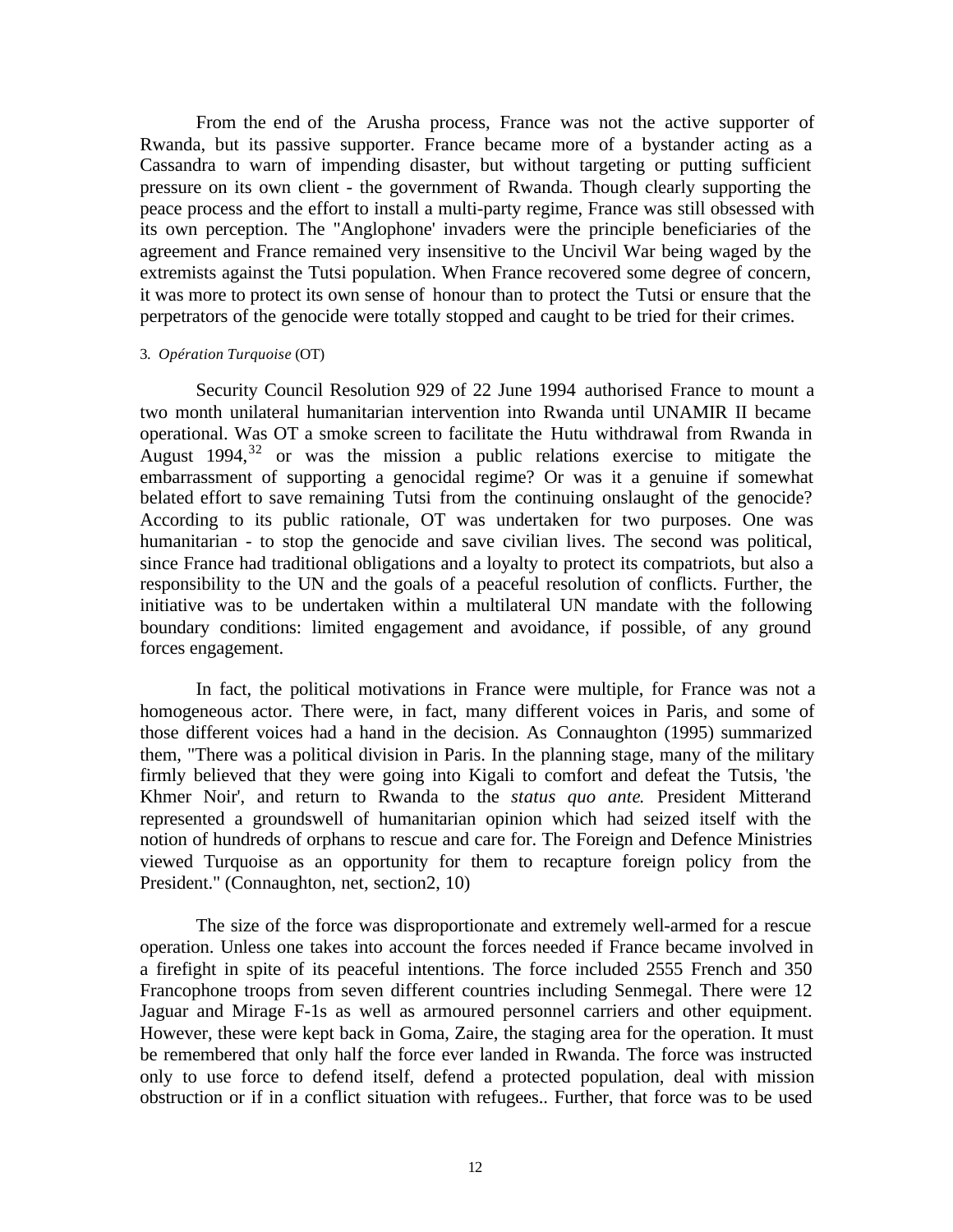only as a last resort. As further evidence that the force was not there to engage in conflict, the troops were ordered not to wear helmets or anti-shrapnel jackets.

The best example of the evidence for the peaceful intention of the force was the operation to rescue and evacuate 700 orphans and 50 civilians from Butare. Kagame's version of that event, and the brief firefight with the RPF outside Butare, as recorded by Gourevitch, is as follows.

"during our approach to Butare…I received from General Dallaire of UNAMIR a message from the French general in Goma telling me that we should not enter Butare. They were trying to tell me there would be a fight.".Kagame told Dallaire that "he would not tolerate such a provoacation and such arrogance on the part of the French." Then, he recalled, "I told the troops to change course, to move to Butare now. They arrived in the evening. I told them just to surround the town and stay put. I didn't want them to get involved in a firefight at night. So they took positions and waited until morning. When our troops entered, they found that the French had secretly moved out to Gikongoro" - to the west. "But then, through Dallaire, they asked permission to return for some Catholic orphans they wanted to take away. I cleared it. The French came back, but they didn't know that we had already secured the route from Gikongoro to Butare. We had set a long ambush, nearly two companies along the road."

The French convoy consisted of about twenty-five vehicles, and as it left Butare, Kagame's forces sprang their trap and ordered the French to submit each vehicle to inspection. "Our interest was to make sure none of these people they were taking were FAR or militias. The French refused. Their jeeps were mounted with machine guns, so they turned them on our troops as a sign of hostility. When the soldiers in the ambush realized there was going to be a confrontation, they came out, and a few fellows who had rocket-propelled grenade launchers targeted the jeeps. When the French soldiers saw that, they were all instructed to point their guns upward. And they did. They allowed our soldiers to carry out the inspection." In one of the last vehicles, Kagame said, two government soldiers were found. One ran away and was shot dead, and Kagame added, "Maybe they killed the other one, too." At the sound of the shooting, the French vehicles that had been cleared to go ahead turned on the road and began firing from afar, but the exchange lasted less than a minute." (Gourevitch 1998, 158-9)

From other accounts of the incident, the report is very factual in its details, but filtered through Kagame's vision and perspective. Set aside from Kagame's totally justifiable anger at the French for supporting the Habyarimana regime that had been engaged in the wanton killing of Tutsi for the last four years. Set aside the presumptuousness of the French entering another country to save its citizens after allowing most of the Tutsi to killed by forces it formerly supported. Set aside that the French could have chosen to support Kagame's armies to stop the wanton killing much faster than even the French, and much more extensively. Note, instead, the following. When the French asked Kagame not to enter Butare, Kagame's interprets their request to mean that, "they were trying to tell me there would be a fight. It is Kagame who prepares his troops for a firefight, in spite of the prior agreement with the French and the fact that they had asked for his permission, through Dallaire, and he had given it. It is Kagame who prepares a surprise attack on the French. Kagame does not mention that in addition to the nuns, there were 700 orphans and 50 civilians in the military column that the French had taken under there protection and who would have suffered enormous casualties if a firefight had broken out. Kagame does not say, but we know from other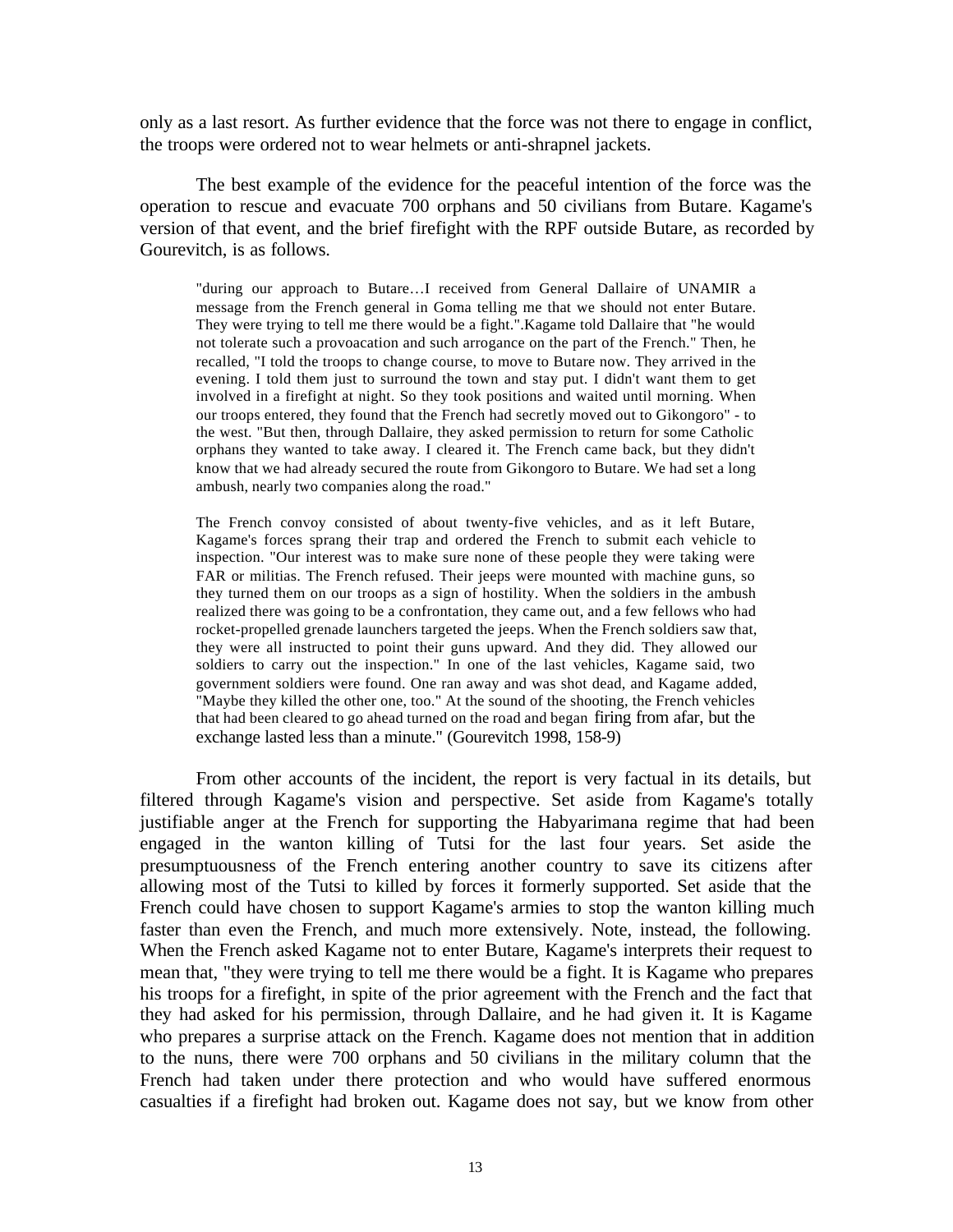sources, that the French soldiers were not wearing helmets or anti-shrapnel jackets. They were travelling in jeeps and not in armoured personnel carriers. And, according to Kagame's own words, two ostensible FAR soldiers were finally allegedly found in the last car. Assuming they were really FAR soldiers, Kagame makes it clear to Gourevitch that they were shot. There was no attempt evidently to capture them. In contrast, in Kagame's own description, there is every bit of evidence that the French were trying their best to avoid a conflict.

More seriously, what if an extensive firefight would have broken out? Ignore for a moment the large number of children and civilian casualties that would have resulted. Kagame would have fallen right into the FAR trap and, inadvertently enlisted the French in combat fully on the side of the FAR.<sup>33</sup> Even if Kagame eventually would have won, the remaining Tutsi in the south would have been in even greater danger than they already were. And the French might well have resorted to the use of their extensive air power to wreck havoc on Kagame's military.

This suggests that, given Kagame's paranoia and understandable distrust of the French, the French have to be applauded for their skills in diplomacy in handling such a tough situation. Further, they did save lives - perhaps only  $10,000$  to  $25,000$ .<sup>34</sup> Further, because of the French presence, a good part of the Hutu populartion in the south did not become refugees in Zaire to add to the vast number already there and the additional economic burden on the international community. True, the French allowed some Tusti to be killed who were not in the main collection centres. True, the ex-FAR and militia units were not arrested.<sup>35</sup> True, the army was allowed to escape freely into Zaire. But the French had no mandate to arrest genocidists and no mandate to prevent the FAR soldiers and militia from seeking temporary sanctuary in the south and then in Zaire. It was a protection mandate only.

This suggests that OT was truly a humanitarian mission, even if Prunier (1995) is correct in suggesting that the motives for the mission were French pride and fear of loss of their honour and others have indicated that the French remained biased towards the side that produced the genocidists.<sup>36</sup> As General Anyidoho, the commander of the Ghanian peacekeeping forces, summarized his assessment, "Within UNAMIR itself, the French proposal [for a humanitarian operation in June of 1994] was received with mixed feelings. While some of us supported the French initiative, others opposed the idea on the grounds that such an intervention could only worsen the situation. This French operation proved to be the right decision in the end."<sup>37</sup>

### **IV THE UNITED STATES ROLE IN THE RWANDA GENOCIDE**

### **Preamble**

In reviewing the role of the United States, and in a major contrast with the analysis of the French role, there is virtually no controversy about the facts of the case. There is some controversy over explaining why the United States did what it did, or, more accurately, why it failed to do what it should have done, and a great deal of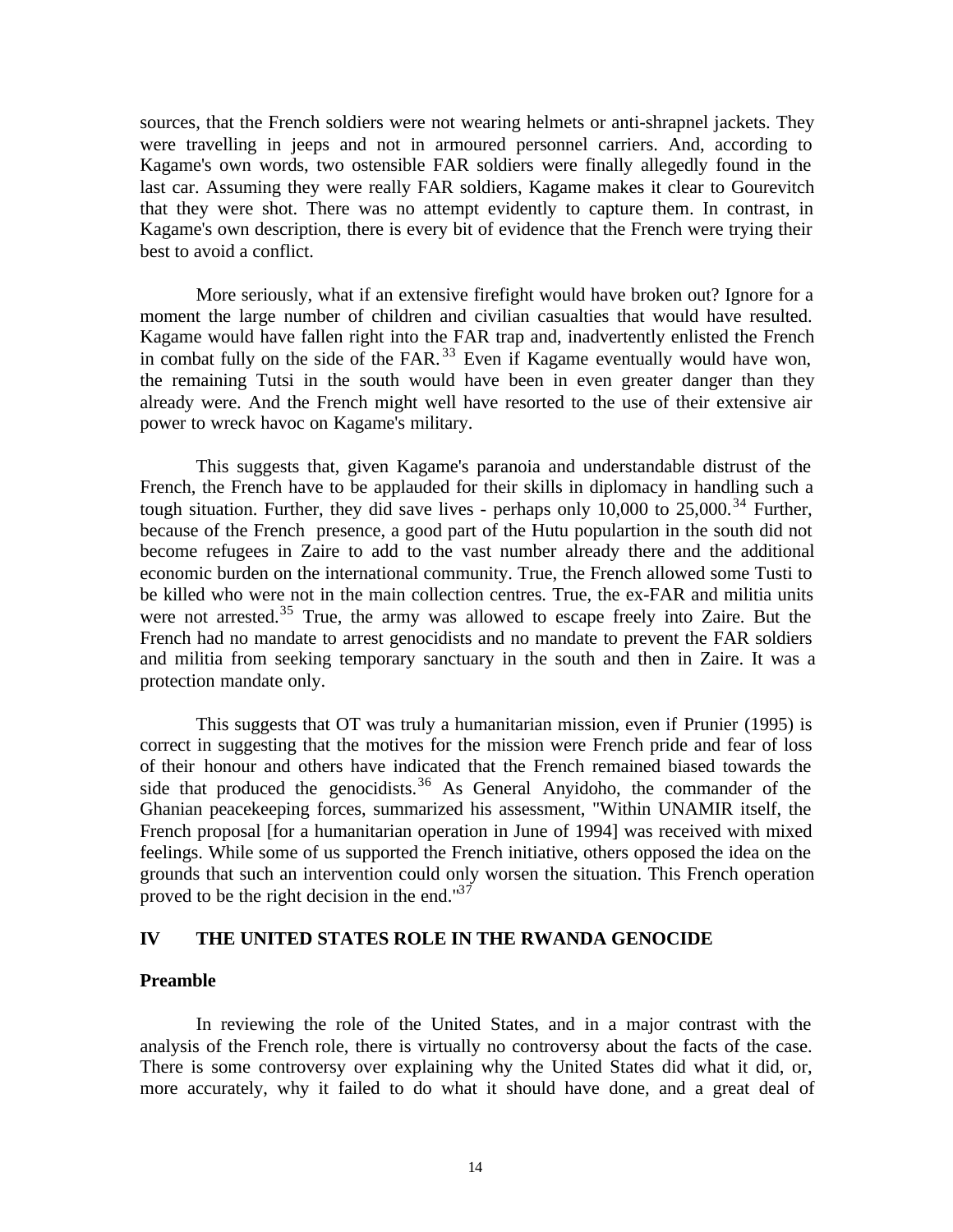controversy over the evaluation of that failure. But there is an overwhelming consensus that the Rwanda genocide represented a failure in American foreign policy and, further, a great deal of consensus on most of the steps that led to that failure.

There are, of course, simplistic explanations of the American role. The current Secretary-General of the United Nations, Kofi Annan, is one of the most reliable simplifiers. In testimony, in speeches, in briefings to the press when the issue hit the headlines again with the Belgian enquiry or when Gourevitch's articles first appeared in the *New Yorker*, Annan blamed the failure on lack of political will by the international community. The most important player in the international community is the United States. He has done this ever since he was head of U.N. peacekeeping operations during the genocide. For Annan, the explanation for that lack of political will is what I and Astri Suhrke had dubbed the Shadow of Somalia. According to Annan, much of that will had been sapped by the failure of the U.N. peacekeeping mission in Somalia when, in October 1993, 18 American Rangers were killed in an attack on the stronghold of warlord Mohammed Mohammed Farah Aidid. The trauma of Americans watching their boys being dragged half-naked through the streets of Mogadishu destroyed their stomach for any future engagement of this type.

As a result of that fiasco, President Clinton later announced that all American forces would be withdrawn. Under pressure from Congress, Clinton set stringent conditions on future U.N. peacekeeping operations (Presidential Decision Directive 25, PDD-25) - measures that ruled out rapid international response to crises like the Rwandan genocide. These were signed into effect one month after the Rwanda genocide began, though the conditions of that directive governed policy before that time. As Ambassador Madelaine Albright testified when she was still the US Ambassador to the UN and when the genocide had been in full swing for almost a month, the US would only enter a multinational peacekeeping operation if specific criteria were met. Those were: "whether there was a real threat to international peace, clear objectives, and an identifiable end point.<sup>138</sup> The latter referred to an exit strategy.

On the surface, this appeared to restore American policy to its customary foundation in serving the national interest boundaried by prudential concerns when acting on those interests. $39$  As Vaccaro articulated that policy, the US strongly opposed new interventions and had become skeptical of mounting coercive peace operations after the Somali debacle. Vaccaro quoted Anthony Lake's (NSA) announcement of PDD-25: "neither we nor the international community have either the mandate nor the resources nor the possibility of resolving every conflict of this kind."<sup>40</sup> This view was projected onto the international community at large: "The international community seemed willing to help other countries resolve conflicts, but only at low cost and at the request of the local parties to those conflicts. To suppress genocide in Rwanda, coercive operations would have been required." (375)

In other words, the emotional trauma was explained to be a product of straying from the traditional foundations of American foreign policy. Based on the priority of national interest, the US acted within the boundaries of what could be done, what could be afforded to be done, what could be efficaciously done, and what could be done at low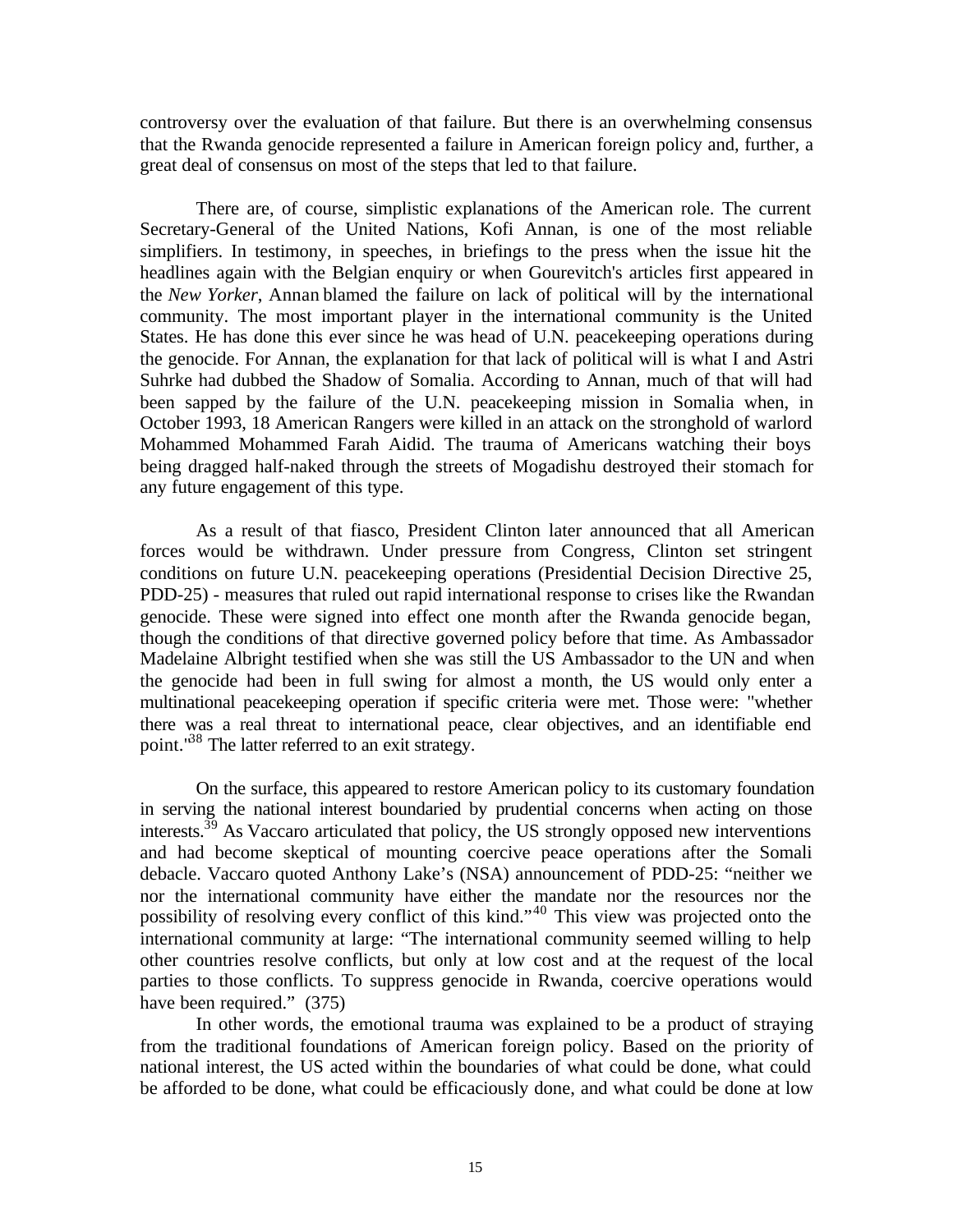risk to the lives of American soldiers. Ivo Daalder stressed the no risk factor and explained this as a shift from multilateralism and towards the priority of domestic policy issues influenced by Clinton's presidential campaign. This move was motivated by two factors, first the president's electoral platform which asserted that foreign policy was to be subordinate to domestic concerns, and, second, that the Mogadishu syndrome resulted in a "no casualty" approach to foreign policy. "The impetus for the administration's endorsement of multilateralism and its efforts to strengthen the UN's capacity to conduct peace operations was partly attributable to this political imperative. Multilateral peace operations, it was thought, offered a way for the US to remain engaged internationally without having to bear alone all the burdens of international leadership. But as domestic and congressional criticism of multilateralism and the UN mounted in the wake of the Somali debacle, the administration chose to join its critics rather than defend its policy, believing that in so doing it could better protect its domestic political agenda." (61-62)

This interpretation of American policy has been questioned on two grounds, neither of which challenges the accuracy of the realist explanation. One points to its inadequacy in reflecting how the United States actually behaves. America simply does not act on the basis of narrow national self interest in foreign policy. This was the case when America diverted its policy towards a multilateralist approach before the Somali episode. But it was also the case immediately after the promulgation of PDD-25 when American forces went abroad in the humanitarian effort to help the Rwandan Hutu refugees who had crossed the Rwanda/Zaire border in such massive numbers. As R.M. Connaughton phrased it, "As a result of their interpretation of the Somalia episode, the US Congress adopted a view that it did not like UN Peacekeeping. In April 1994, when effective action might have achieved something in Rwanda, both the executive and the legislative agreed that there was no US national interest in Rwanda. However, the unfolding TV tragedy of the post-Goma period had a political impact which was not evident in pre-Goma when the worst incidents had occurred." (1995 for ODI, UK, on internet, p 5of13, section 2)

There is also a normative critique. If the US acts only out of a narrow sense of selfinterest, "small, vulnerable countries may draw the conclusion that the family of free countries is no family at all and that real friends lie elsewhere; and because the strong democracies are weakened by the resulting appearance of hypocritical self-interest that begins to gnaw at their moral (and thus their political) credibility." (Tony Judt, "What Are American Interests," NYRB XLII:15 5 October 1995, p. 37.) In other words, acting on self interest is not only morally questionable, it does not even serve those self interests. Even the implementers of PDD 25 admitted that the Presidential Directive was a catastrophe.<sup>41</sup>

Before taking on the issues of explanation and normative evaluation, I will review, reasonably quickly and concisely, the factual analysis of the US role and contribution to the genocide. As I indicated, there has been a general concurrence about these factors, one that has been helped by America's willingness to be forthcoming about its motives and policies. For purposes of economy of space, I will review them by category rather than chronologically. <sup>42</sup>

### **The Categories of American Failure in the Rwandan Genocide**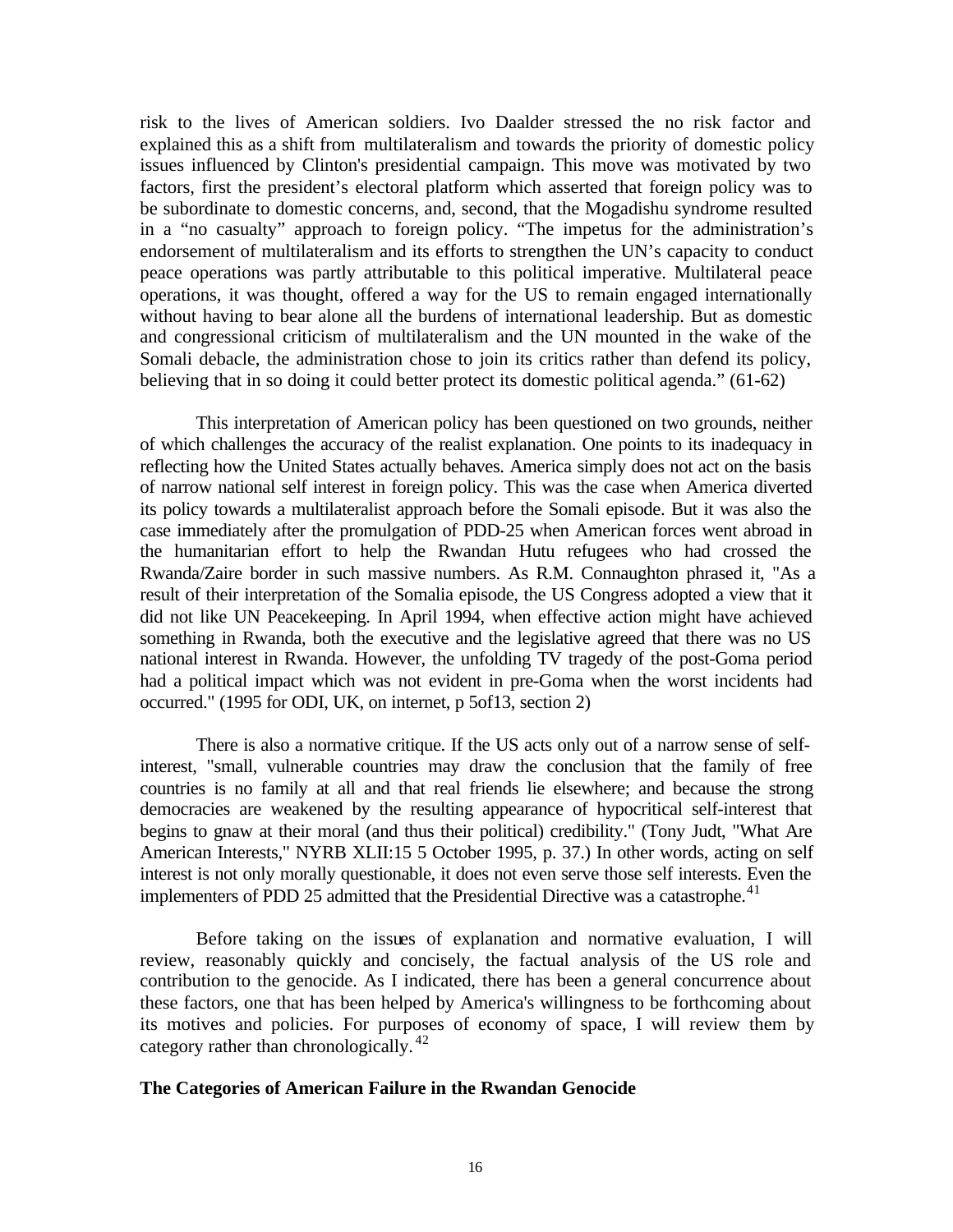### A. Will or Guts

Jane Holl, Executive Director of the Carnegie Commission on Preventing Deadly Conflict, at the 1998 December forum of the Council on Foreign Relations suggested that the phrase 'political will' be banished from the lexicon of political science. It lacked any content, she insisted. Certainly, as used by many, the phrase is reduced to banality. To see the Mogadishu Syndrome as a lack of political will or to read America's refusal to take action on the genocide as a failure of political will is simply misleading. The US administration had a great deal of will in standing up to all the pressures when it refused to endorse any action. This may have been misguided. Its stance may have been shortsighted. It was certainly immoral. But it was also **not** a problem of lack of will.

Political will is divisible into two aspects. In one, it is the capacity to mobilize energy and resources to tackle a particular task or to insist on using its energy for other tasks. In many conflicts in which America saw itself primarily as a bystander occupying a ringside seat, such as initially in former Yugoslavia where the United States saw the EU as the major outside player, the US was the only party that demonstrated it could get its act together once it resolved to do so. One may disagree with the results, but that disagreement should not be converted into a charge that the Americans lacked political will, unless this simply means that Anerica had resolved not to act in that way, a peculiar use of a lack of will. That type of political will is the ability and resolve to mobilize its energy to focus on one problem rather than another.

There is another aspect to political will. It is the ability to use coercive power to make others bend to your will. It is other rather than self-directed. And coercive force or the threat to use coercive force on another is the exclusive expression of that aspect of political will. The creative energy aspect of political will can be identified with a lion tamer who separates the lions and the tigers and gets them to perform. The coercive power aspect of political will means that one acts as if one is a tiger or a lion.

Will is the capability of doing things, of mustering one's own energy, sometimes to control the destructive energy of another, or applying that energy in the form of coercion to limit the destructiveness of another's energy or to turn one's own energy into a destructive force. An agent lacks political will if the agent clearly decides on following one course of action and proves incapable of following through. There is a lack of political will when there is a gap between our determinations and our actions. When this results from another overpowering one's own energy, then there is a lack of will of a different order.

In none of the cases of American failure can one find a lack of American political will. It is perfectly understandable why Jane Holl wants to ban the phrase for it has been so misused and abused. Nevertheless, as a Canadian, the category is crucial. In the operation we initiated in Zaire in 1996, we demonstrated a lack of political will in both senses. We decided to do something and lacked the capacity to do it on our own or in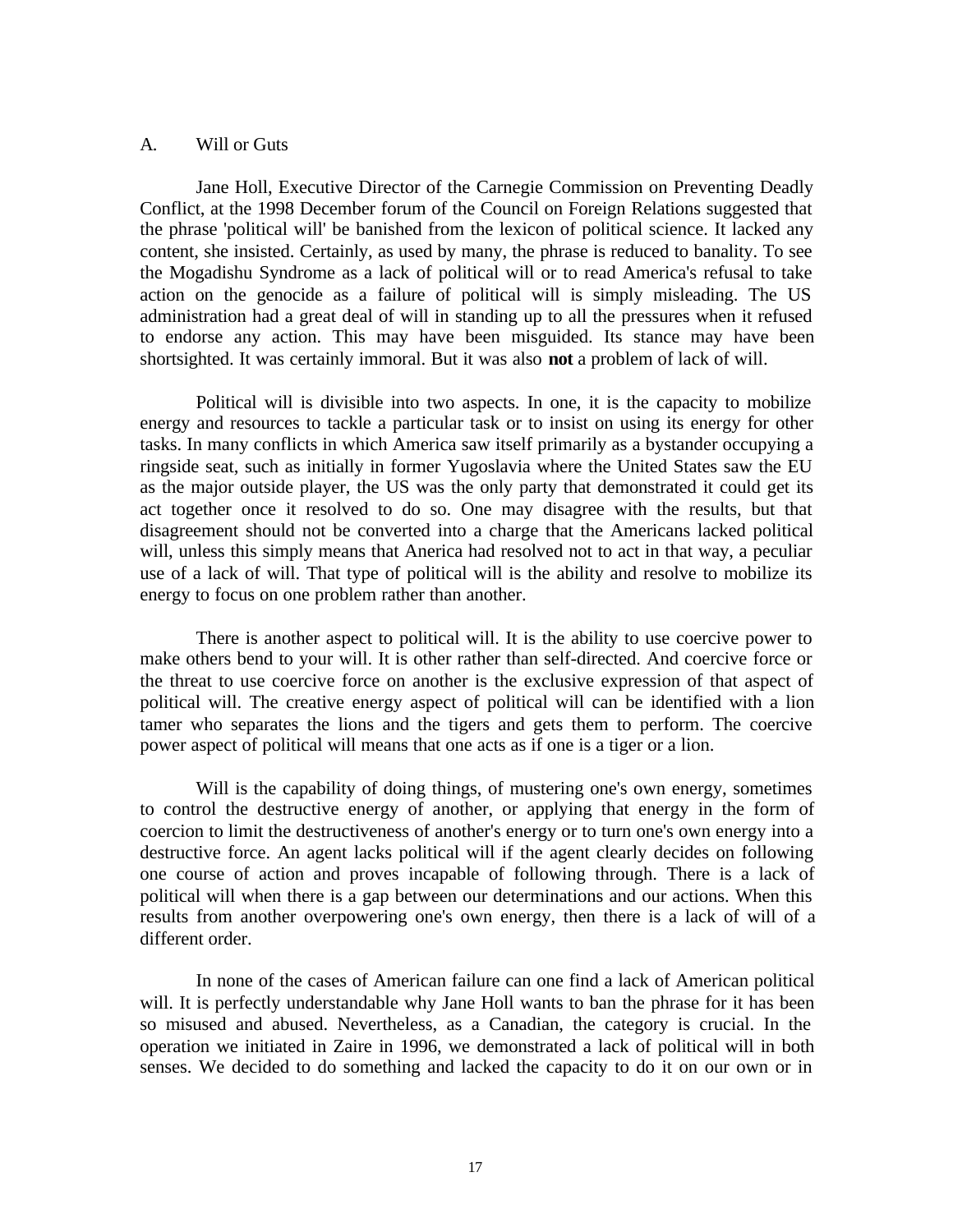concert with others. When we had accumulated those resources, we failed to follow through.

Americans are not gutless. Quite the reverse. But American leaders can be heartless and stupid. What America lacked was not will but heart and intelligence.

# **B. Heart or Compassion**

In virtually all countries, including those countries most closely identified with a commitment to development in the third world, such as the Scandinavian countries, Canada, the Netherlands, Switzerland, there was an indifference to the plight of the Tutsi refugees from the 1959-1966 period. Further, within Rwanda, these countries turned a blind eye to the discrimination in Rwanda based on the use of identity cards. $43$  In the early nineties, this indifference, with some notable exceptions of Belgium and Canada in a literally half-hearted and belated way, focussed on a totally inadequate response to the trial runs of ethnic killing for the genocide that developed.<sup>44</sup> The same indifference emerged when the actual genocide started and countries mobilized resources to get out Westerners, but abandoned loyal locals who had worked for them or whom they were even protecting. Instead, these Rwandese were left to be slaughtered.

The indifference manifested itself on a variable scale when it came to the racial hatred and encouragement of ethnic cleansing promulgated on Radio Mille Collines. No country tried to jam the broadcasts. No country engaged in alternative broadcasting targeting the racists. No country even formally protested. In almost all of these areas, the United States shared the same heartlessness as most of the rest of the nations. But in the area of radio broadcasting, Ambassador Rawlson, the US Ambassador in Kigali, told me that he listened to Radio Mille Collines because it played the best music and was the liveliest station. He did not take the racist rantings seriously because they were so outrageous.

Heartlessness is evident when you do not even feel that which hurts or is intended to hurt others. But it is also evident in another aspect when one party - either an individual or a nation as a whole - is insensitive to how others are affected by one's actions. The world community was insensitive to the commitment that the parties had made at the Arusha Accords and the expectations they had of the role of the peacekeepers. Even before the agreement was signed, the United States especially insisted on watering down the commitment of the UN. After the Arusha Accords were signed, the fulfillment of that commitment was continually short changed in the numbers of troops provided, the quality of troops, the equipment made available, and even in the bureaucratic administrative nightmare in which UNAMIR was enmeshed. The peacekeepers never received a budget until two days before the genocide started. Further, many countries, but especially the United States, were insensitive to the hopes that UNAMIR had given to the local community that they would be protected by these peacekeepers. This insensitivity was not expressed by the average soldier or officer on the ground but by politicians in the various relevant capitals around the world.<sup>45</sup> It is with regard to this insensitivity that, with the exception of Great Britain, the United States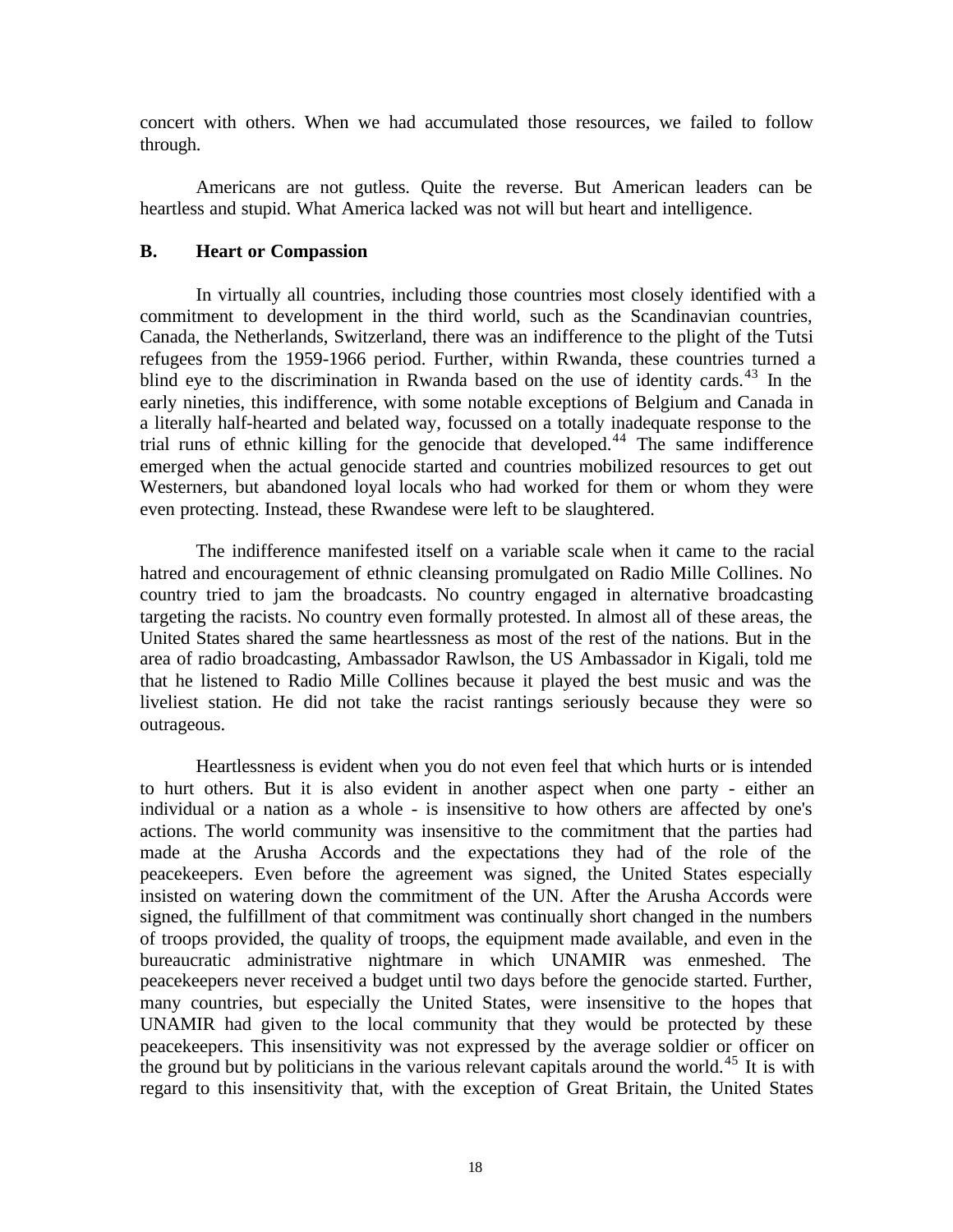stood out as exceptionally insensitive. This was evident in the US refusal to brand the activities in Rwanda as genocide lest they obligate themselves to act when they were determined not to become involved militarily or financially.

As Herman Cohen: stated in testimony before the Belgian Commisiion of Enquiry, 7 July 1998:

"Après la Somalie, les Etats-Unis, surtout le chef de la sécurité nationale à la Maison Blanche, étaient très réticents à toute nouvelle opération dans un pays sous-développé. Il était même hors de question d'envoyer des soldats africains qui étaient prêts à partir pour le Rwanda. Le 1er mai, Ahmed Salim Salim, secrétaire général de l'OUA, avait déjà des promesses de 5 000 soldats africains prêts à partir, mais ils avaient besoin d'un appui logistique. Les Etats-Unis ont refusé de parler d'un génocide qui aurait des obligations juridiques."

Lest Herman Cohen be considered an exceptional voice in the administration because of his close concern with Africa, Warren Christopher, Secretary of State, accepted the obligation to intervene in accordance with the 1948 Genocide Convention in his testimony before the Senate Foreign Relations Committee 6/30/94. As he said in that testimony, the Administration did not want the term genocide used lest the public express a desire to intervene "in a situation in which the Administration did not want to intervene." (*New York Times* A8, 6/10/94)

But the height of American heartlessness came when Americans wore their hearts on their sleeves most distinctly - when the mass of refugees crossed at Goma in mid 1994. The Joint Chiefs of Staff of the American Armed Forces had just held a press conference to indicate that the US would not be sending any troops to Zaire to deal with the plight of the Hutu refugees. The result was a cascade of faxes, e-mails and telephone messages to the White House. By 10:00 a.m. the next morning, President Clinton reversed policy. Three days later, American troops were being flown to the Great Lakes region.

Does this not indicate an excess of compassion rather heartlessness? Yes if one forgets that among the refugees were genocidists. The insensitivity was the failure to distinguish between the genuine refugees and the killers and to make sure that the former received aid while the latter were arrested. Instead, driven by the politics of sentiment rather than a compassion which morally discriminates, aid went in droves to assist the refugees. And it did so in a context which allowed the genocidists to gain control of the camps and steal the excess food aid, sell it again and use the funds to regroup and continue the genocide on another day.

# **C. Mind**

There are two ways in which the mind applies itself to political problems. In one way, it acts on the basis of instrumental rationality or prudence. A primary outlet for this instrumental rationality is the use of money or material resources to influence a situation.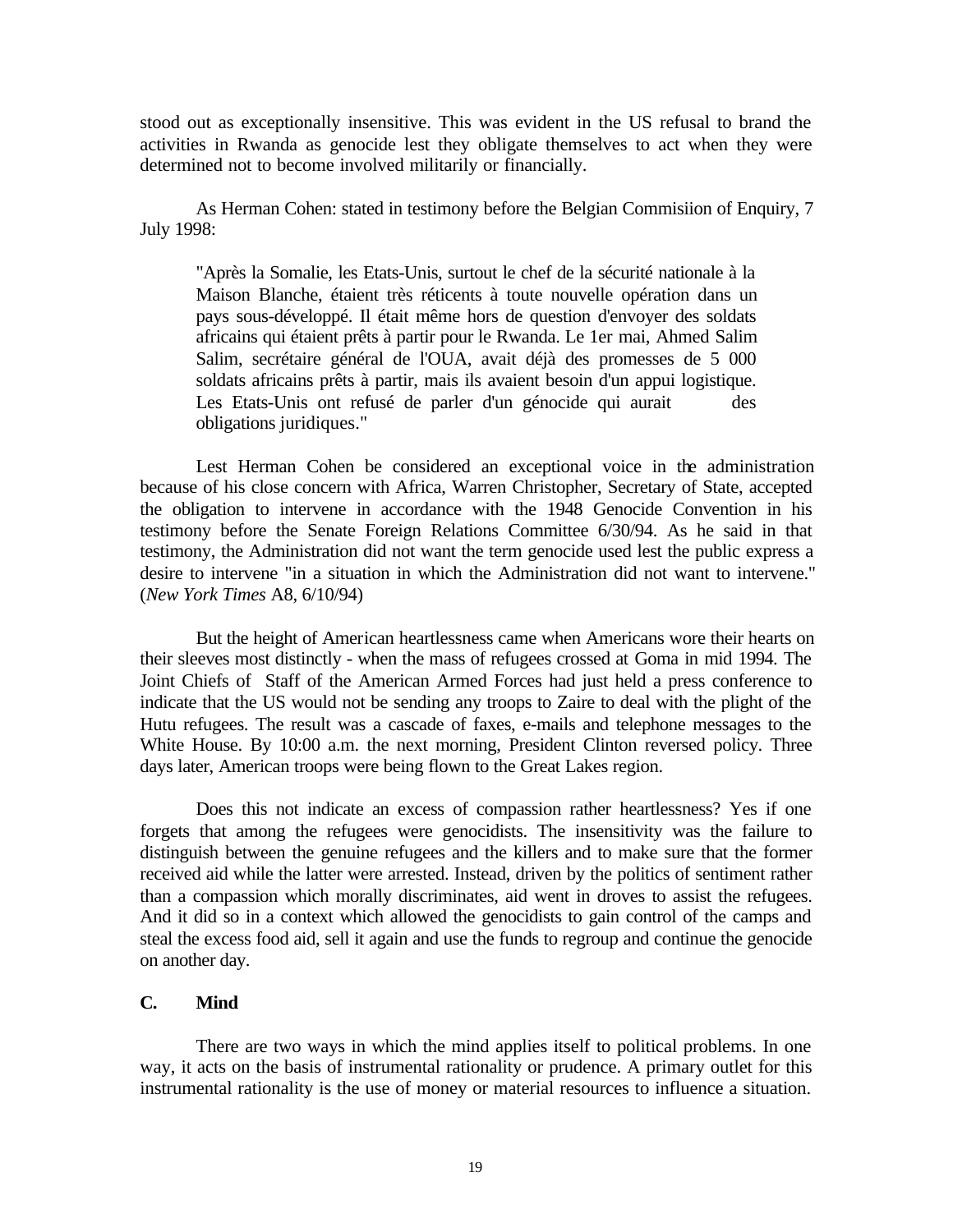Up until 1990, the United States followed the general Western pattern of allocating aid and encouraging the creation of an elite dependent on that aid. (Uvin 1998) By the early nineties, the US had introduced aid conditionality in a serious way. Its first use was economic - to pressure states to restructure economically and open their states to foreign investment and to reduce the protection for their home markets.

(T)he U.S. Agency for International Development (USAID), listed in detail their own conditions. The conditions of a 1991 grant, for example (officially termed 'Production and Marketing Policy Reform') read as follows: 'prior to the first (\$15 million) tranche, the GOR [government of Rwanda] will replace the existing foreign exchange allocation and licensing system with an interim managed system, to ease the shock of decontrol. Other conditions precedent to the first tranche are to remove controls on price and profit margins (except for monopolies), abolish fixed prices for most goods and services, and reduce tariffs, custom duties, and import surcharges. Conditions to the second tranche include implementation of an open licensing system and a comprehensive review of export policies.<sup>46</sup>

By 1992, economic conditionality was beginning to be used for political purposes. But not to ensure that Tutsi were not discriminated against or even to make aid conditional on the end of massacres. Herman Cohen made aid conditional on Uganda pressuring the RPF to come to the negotiating table and stop the fighting.  $47$  Whether circumstances, RPF policy or American pressure was the cause, with a bit more diplomacy and a bit more time and few new military initiatives, eventually the parties came to the negotiating table in an apparent effort to pursue peace seriously.

If material influence was used selectively in 1992 and with questionable effectiveness, it was not used once the parties were at Arusha. Cohen did not try to pressure the RPF or use economic incentives to get the RPF to modify what the Americans considered unbending policies. The United States disagreed with the RPF policy of excluding the CDR from the Broad Based Transitional Government (BBTG) and in the strong position the RPF took in insisting on reserving 50% of the officer corps of the new integrated army for its own people.<sup>48</sup> But it expressed that disagreement and did not try to muscle the RPF into changing its mind or blackmail the RPF with economic threats or tempt it with economic goodies.

When it came to the funding of the peacekeeping force authorized by the UN, material influence was an important factor in sewing the seeds for the failure of UNAMIR. In the UN, the United States used its political weight to insist, even before the Arusha Accords were signed, that the peacekeeping force provided would have a very restricted mandate and would never be involved in directly confronting the local population. Secondly, when the size and composition of the force went to the Security Council, it was clear that the United States attitude was a limiting factor in what was recommended by UNDPKO.<sup>49</sup> Thirdly, once authorized the United States influence on the UN budgeting process meant that the resources for UNAMIR were not forthcoming. There was no budget for the helicopters or the armoured personnel carriers. The right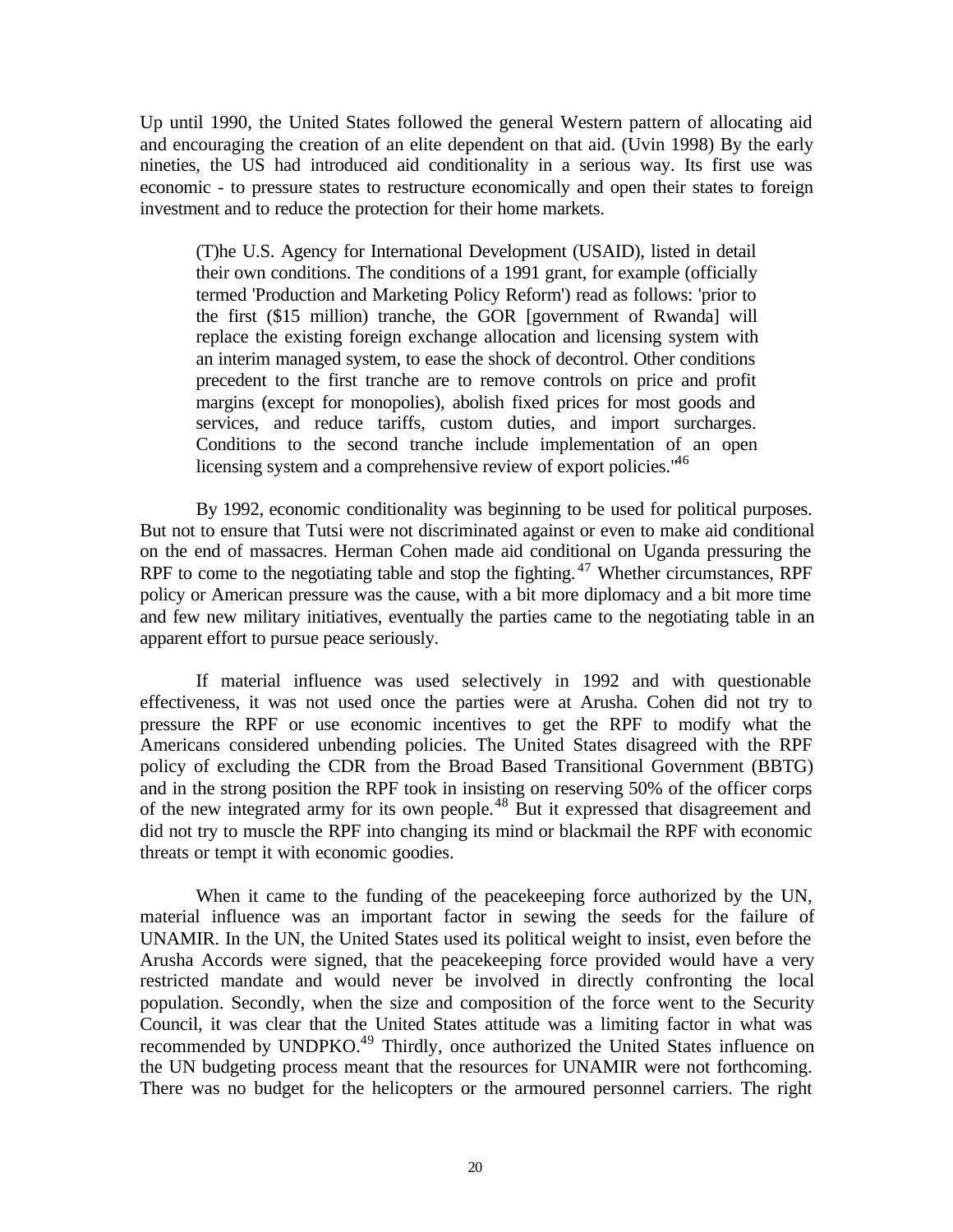wing American Republican Congress was blamed with its anti-UN bias.<sup>50</sup> Thus, although the UNAMIR Force Commander, Romeo Dallaire, called for an increase in his troops, there was no support in New York for decisive action against the genocide. The main concerns were protecting the troops, evacuating the ex-pats, and possibly facilitating negotiations. The troops were given specific instructions that they were not to engage in rescuing civilian who were in mortal danger.

This frugal approach was equally true of UNAMIR II which was authorized to provide domestic protection.<sup>51</sup>As Alison des Forges phrased it in her testimony before the Senate Subcommittee, 5 May 1998:

"At first, the U.S. delayed implementation of the decision as it sought guarantees that the operation would conform to Presidential Decision Directive 25, (PDD 25), the just established policy concerning U.S. support for peacekeeping forces. After lengthy discussions resulted in clearing the plans for the operation, the U.N. experienced much difficulty in getting nations to contribute troops and then in getting other nations to contribute the equipment and supplies needed for the troops. The U.S. required seven weeks to negotiate a contract for delivering armored personnel carriers--a period needed to arrange the desired terms "for maintenance and spare parts"--but other nations also contributed little, if anything, or contributed it slowly. The U.K., for example, came up with only fifty trucks. Such delays were not unusual for mustering U.N. operations. What was unusual was the context."

However, stupidity is not just a matter of imprudent actions based on instrumental miscalculations. It is also a matter of failing to develop the capacity to gather, synthesize and analyze knowledge and translate that analysis into policy alternatives to be chosen based on that analysis in relationship to some standardized and broadly shared norms. This was by far the greatest failure of the United States. Unfortunately, the United States was not alone and does not deserve the dubious credit of single-handedly<sup>52</sup> permitting the genocide to succeed and most of the genocidists to escape. But it does deserve the criticism that it failed in its leadership responsibilities which only the United States holds. For realism does not only take **self** interests into account. It uses that leadership to forge and enhance alliances as one of the core elements in fulfilling that self interest. As Barry Steiner has written in his excellent draft manuscript [and I trust he will forgive me for quoting from a draft], "Great power concert linkages were importantly built upon the ability of the major states to cooperate on local small power conflict issues."  $53$  (p. 315)

To do that, great states must possess superior knowledge, not only of facts, not only of the principles behind the facts, not only of the implications of those facts and principles, but the normative framework for translating those implications into choices. The United States failed its leadership responsibilities on every single level. For instead of being driven by the humanitarian pragmatism that is at the heart of that great country, the United States has most recently been directed by a pair of horses veering in opposite directions, one a wild horse maddened by a false, narrow and misbegotten ideology which parades its colours in the name of individualism, and the other an affectionate, cuddly and well-disposed dog that has visions that it is a horse. When a country cannot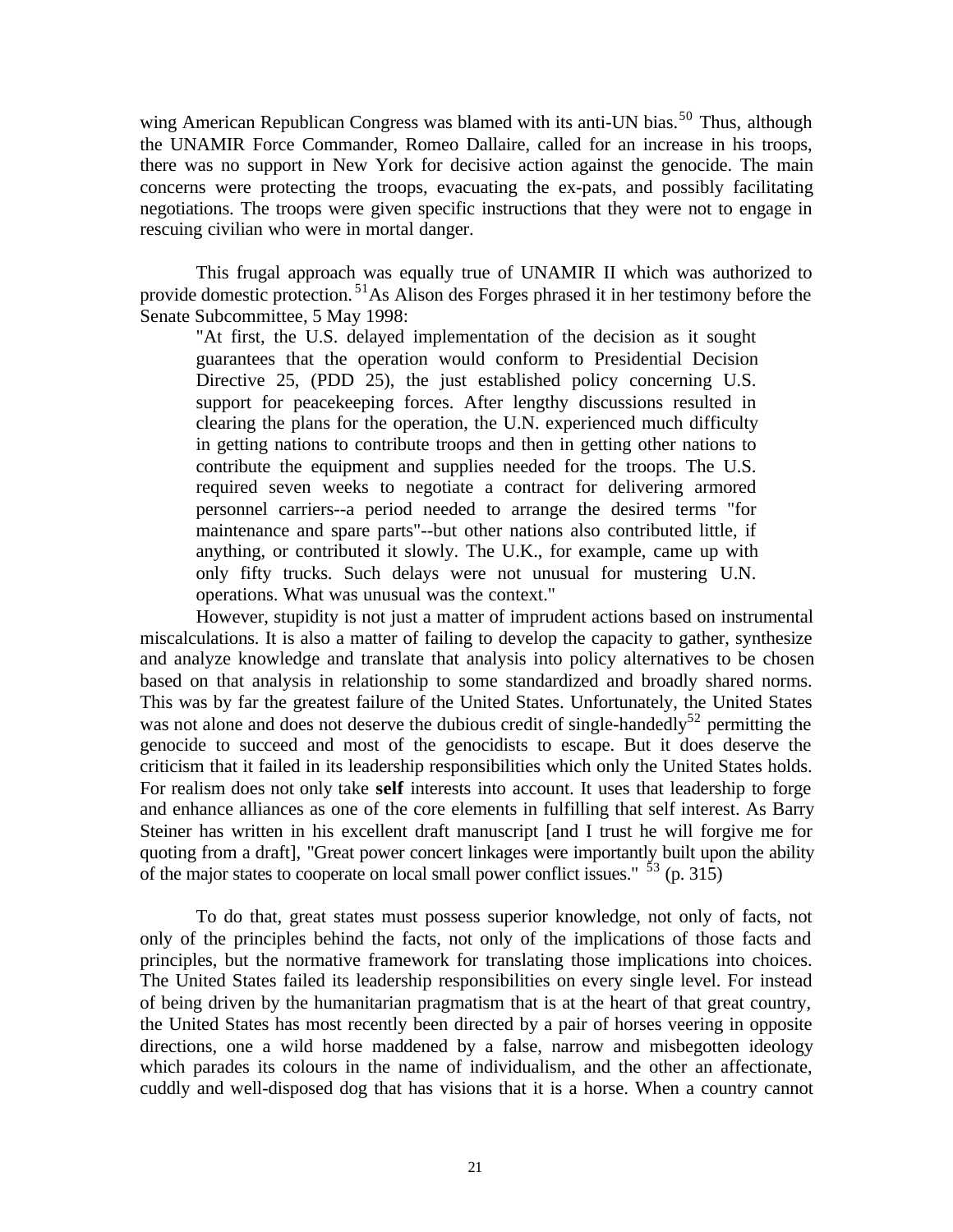see right from wrong when evil stares it in the face, when that country plays with language to hide its moral blindness, that country is stupid. And the United States, and most of the countries it purports to lead - as well as the United Nations - shared in that stupidity.

And the stupidity is all the greater when we now know that those countries had far more evidence to anticipate the ensuing genocide than Astri Suhrke and I pointed out in 1996. We had been allowed to see a study circulated in January of 1993 by an unassuming analyst in the American government that predicted the likelihood of large scale massacres which was estimated could total a half a million people, a study that was presumably ignored in the euphoria of Arusha. But the explanation for ignoring the study goes deeper. The United States was uninterested when the RPF invaded Rwanda. It became mildly engaged in the process leading up to Arusha. Then it combined uninterstedness with mild engagement to adopt a disinterested stance at Arusha itself. In this, the United States was well served by its ambassador in Kigali. The affairs in Rwanda were at most worthy only of peripheral attention to the United States.

The path leading up to the greatest moral test the United States has faced since both World War II and the War Against the Jews was fast approaching. The United States was preparing to fail what would be the greatest test of its contemporary leadership and the one easiest to pass. It failed that test with spectacular moral obtuseness.

Between the signing of the Arusha Accords and the onset of the cataclysm, radio and newspapers in Rwanda incited the Hutu to neutralize their enemies and accomplices for all time. These media warnings adumbrated the approaching catastrophe. UNAMIR and every embassy<sup>54</sup> collected information on the arms being stored, on the militias being trained, on the massacre trial runs, on the assassinations, and, most of all, on the Akazu, on Hutu Power, which would mastermind the genocide. Dallaire's famous January  $11<sup>th</sup>$ cable was but the tip of a vast array of information that seemed to bring it all together by specifically mentioning that every Tutsi in Kigali was targeted for elimination at the anticipated rate of 1000 every twenty minutes. Moderate Rwandan army officers had already informed Dallaire and several ambassadors that massacres were being planned aimed at the Tutsi.

The United Nations served as the mirror of that moral blindness, not because it ignored the cable as just one of many warnings it received, but because it developed a deliberate blindness to all the information that was accumulating.<sup>55</sup> Further, it later used that same multiplicity of information as its excuse for its inaction. In fact, at the time the UN knew the information was hot. The UN placed the cable in a separate Black Box and not in the regular files. An individual who became obsessed by the implications of that cable was exiled to the boonies. Then when the international body first initiated its investigation on what went wrong, UN officials first denied that any information existed in its files pointing to an impending genocide. Then when the existence of the cable and copies were circulated. UN officials dismissed its significance.<sup>56</sup> And it did not recognize its failure to collect, to analyze and to provide well-thought out options to all the members of the Security Council based on full information. Instead, the UN leadership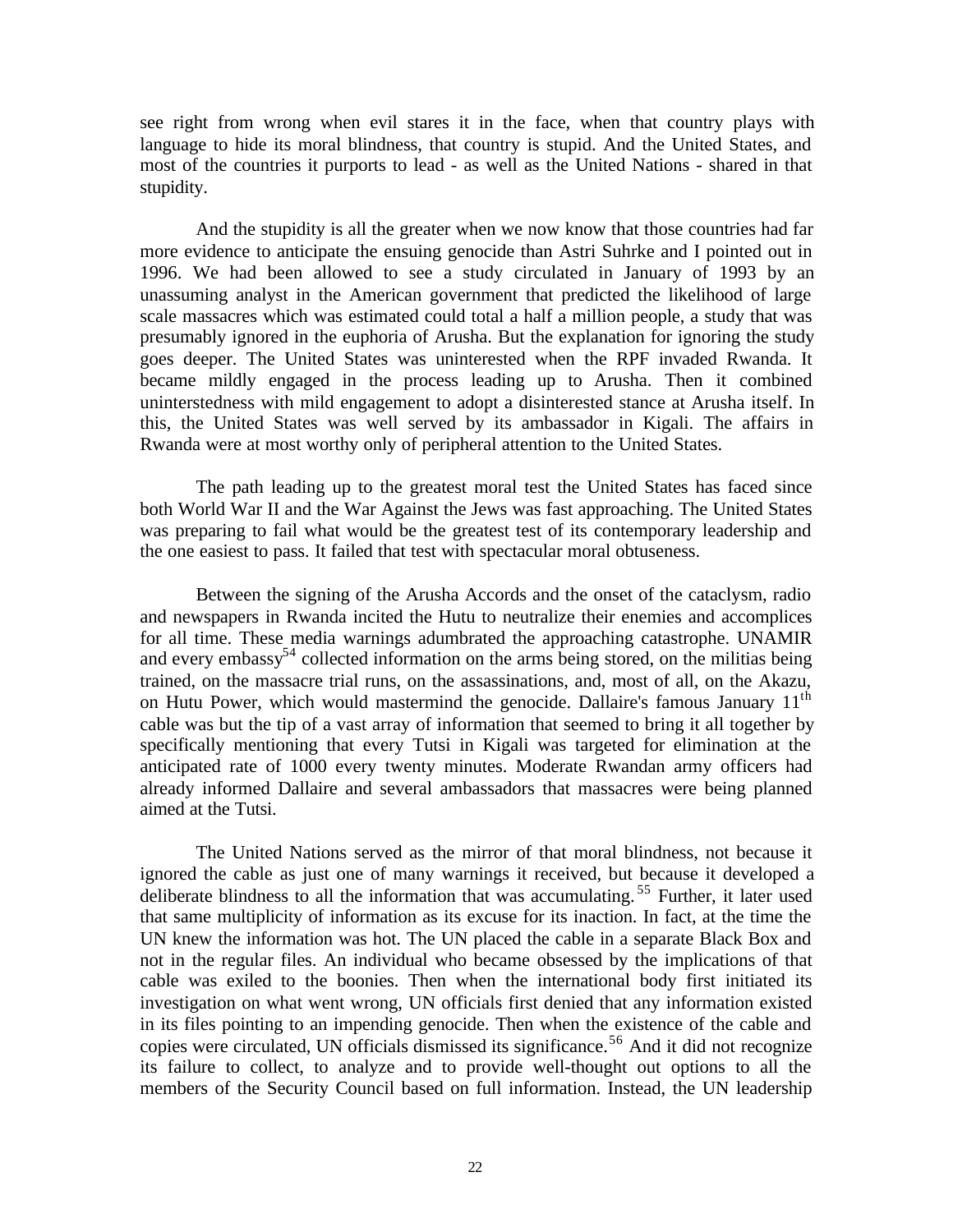refused to share in that responsibility. The fault belonged to their members for whom they were only loyal servants.<sup>57</sup>

In that respect, and in contrast to the leaders of the United States who have owned up to their failures, the United Nations reflected what was worst in its members not what was best. For the officials in the United Nations on their own, without consulting the Security Council, denied Dallaire the right to seek out the arms caches and verify the credibility of the informant.<sup>58</sup> Further, Dallaire was instructed to inform Habyarimana about the information on the preparations underway for a genocide.<sup>59</sup> The irony, of course, was that the government of Rwanda was a member of the Security Council during this period and observed the unwillingness of the great powers to take any action. <sup>60</sup> Thus they knew they could extend the range and extent of the genocide with impunity. Further, the Secretary General until the end of April when he changed his tune dramatically and characterized the massacres as a genocide, previously misrepresented them as the products of Hutu/Tutsi sectarian violence in his press releases, documents which are not included in the UN official record.

The United States has been accused of single-handedly ensuring the demise of UNAMIR. It certainly played a leading role.<sup>61</sup> But the UN Secretary-General himself admitted to reporting to the Security Council on 12 April that the mandate of UNAMIR was untenable with the withdrawal of the Belgian troops and without a replacement of forces of equal caliber. (The Blue Book, p. 40) Further, the Belgians not only withdrew, but campaigned for the withdrawal of all the forces, even though this ran contrary to the recommendations of the Belgian commanding officer in the field.<sup>62</sup> The UK led the proposal for total withdrawal. The UN Secretary-General insisted that he opposed withdrawal of UNAMIR as neither advisable nor feasible.<sup>63</sup> In fact, the Secretary-General opposed withdrawal *at that time*. The thrust of his advice was to retain a remnant of UNAMIR for use in mediating between the parties. The S-G appeared to take at their word that the leaders of the coup were committed to Arusha and in establishing a BBTG in cooperation with the  $RPF^{64}$  while they proceeded to accelerate the rate of the genocide.

The United States, with the UN leadership and many other countries following close behind, were blind to the extensive information providing a basis for early warning of genocide,. They were blind to the nature of the power grab. They were blind to the potential for utilizing an internal potential opposition and moderates, many of them in official positions and in the army. These officials maintained a single-minded focus on peacekeeping and peacemaintaining versus protecting civilians, and hoped for the possibility for mediation in a context in which mediation was a pipedream.

Ironically, the small force retained in Rwanda for purposes of mediation was instructed not to take an active role in protecting Rwandan civilians. In this, the UN officials provided the leadership rather than the US. Yet, through the shenanigans of Dallaire, the force remained at twice the size authorized. And it did manage to protect an estimated 20,000 - 25,000 Rwandans during the course of the genocide. But it was the US that led the contingent deliberately obfuscating that a genocide was taking place, only reluctantly acceding to referring to the massacres as genocide-like. And when the events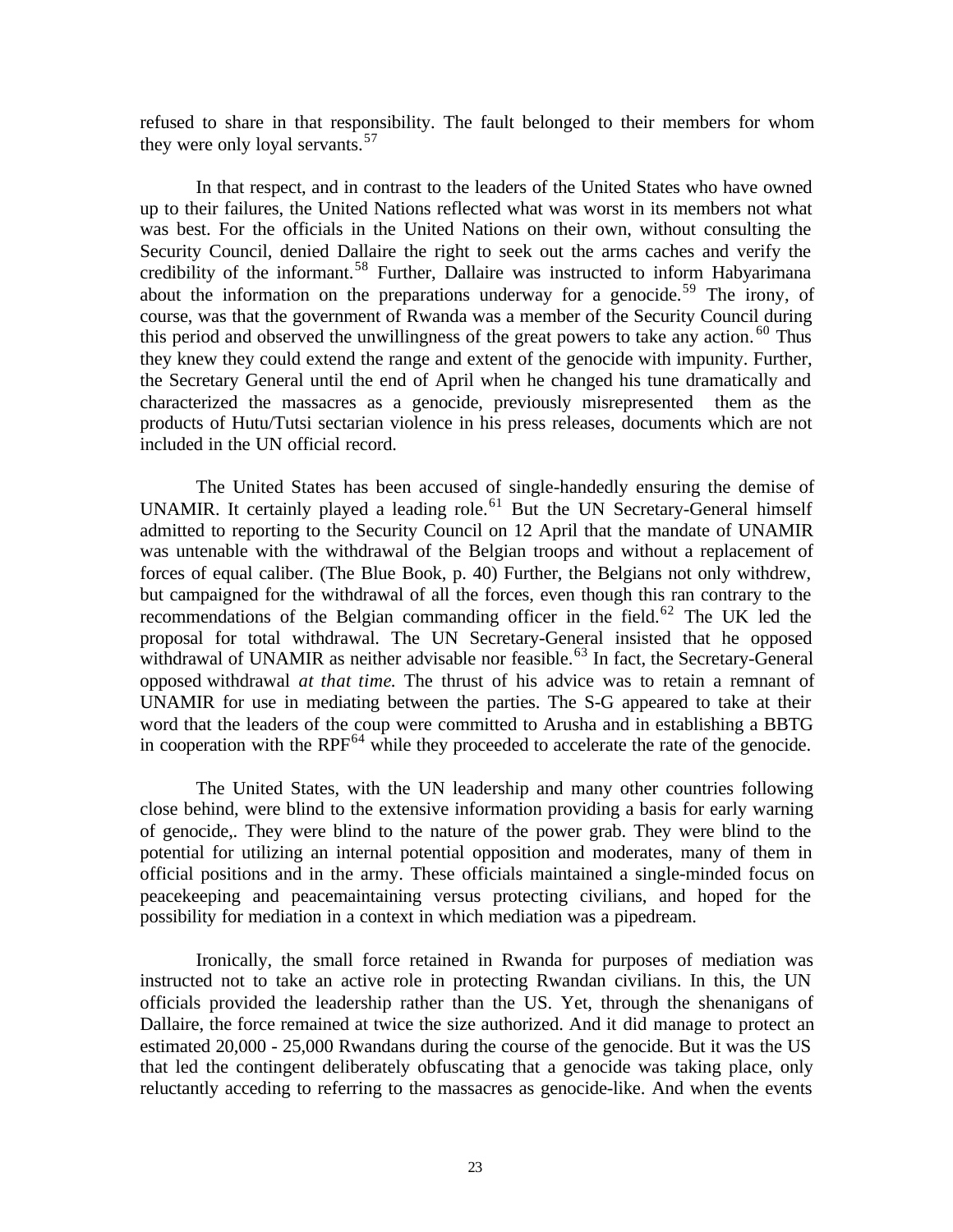were recognized for what they were, the United States made a perfect marriage with the UN bureaucracy in finding excuses to delay the deployment and equipping of UNAMIR II until that major wave of the genocide had effectively ended.

## **Evaluation and Explanation**

I have drawn the conclusion that those who wish to blame the United States for single-handedly failing to intervene and stop the genocide are wrong. There were plenty of others around to share the blame. But the US did play a leading role. Further, I have argued that this was not because the US lacked political will, but because its will was directed elsewhere. Instead I have suggested it was because the US lacked heart and intelligence rather than will, perhaps a more pointed accusation.

There are too many people in the United States who are both compassionate and intelligent to accept such a charge easily. It might help if the US role as a spoiler in the effort to stop the genocide was explained. Certainly, the shadow of Somalia played a primary role. But it did so because the United States largely distinguishes what is of primary interest to the nation based on geo-political and strategic requirements alone when its own citizens make no such distinction. That is why the United States officials were afraid to brand the events as genocide. They did not want to become involved. The public might demand America's involvement. In other words, there is a discrepancy between what the public-at-large regards as of central concern in foreign policy and what a good part of the policy establishment takes to be central. The result is that the United States is led into a number of foreign policy intra-state roles through the media of sentimental politics rather than through information, analysis and strategic planning. The United States is a democracy which, in foreign policy, distrusts its own public.

Further, to the degree the US becomes involved in peripheral areas, it sees disinterestedness and commitment as opposites. The US leadership believes to the degree it becomes interested - as France was - it loses its sense of balance and becomes ineffective as a mediator.<sup>65</sup> The problem is that whereas there must be a sense of balance in inter state wars to conduct mediation, balance is not morally permissible when one side is engaged in genocide.

The effect of both these observations is to recognize that moral commitment requires emotional commitment. But emotional commitment cannot be the basis for foreign policy initiatives. On the other hand, without such an emotional involvement, the United States remained uninvolved and only became committed when the US public was aroused over the plight of the Hutu refugees in Goma.

In this respect, the United States stands in strong contrast to France in which cultural rather than emotional identity is a primary basis of foreign involvement.<sup>66</sup> The problem is that the United States not only demonstrated heartlessness and stupidity in attending to Rwanda, it failed its most important duty in foreign affairs - the responsibility of knowing itself.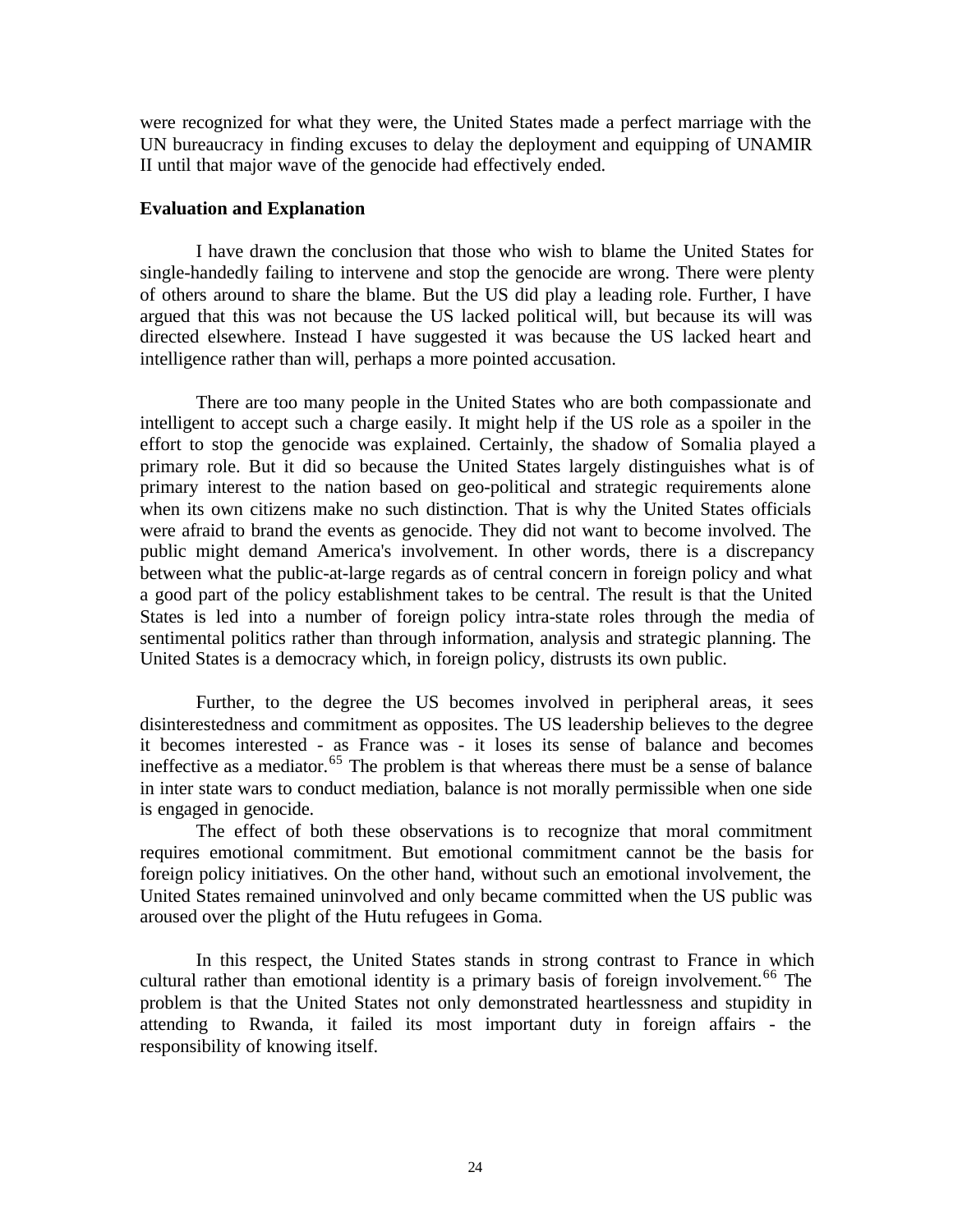## **FOOTNOTES**

l

 $2$  The refugee admissions procedure in Belgium is based on the Minister of the Interior determining the admissibility of a claim on both formal grounds (the timeliness of the application, the possession of valid travel documents, whether the claimant stayed in a safe third country over three months, etc.) and substantive grounds so that the Minister may determine a claim to be inadmissable because it is manifestly unfounded. (For a detailed explanation of the Belgian refugee determination system, cf. Dirk Vanheule's article on the Belgium system in, *Who Is A Refugee: A Comparative Case Law Study*, Jean-Yves Carlier et al, editors, The Hague: Kluwer Law International, 1997) During the period 1 April 1994, just before the genocide firestorm broke, and 31 August 1997, 1730 claims for refugee status from Rwandans were filed with the Minister. Of these, the Minister determined that 783 or 45% were deemed to be admissable. Of the 876 rejected, 824 were appealed to a refugee appeals board. Of these 824, the Appeals Board deemed that 702 (85%) to be admissable. Thus, of the original 1730 claims filed, 1485 were deemed to be admissable claims. Of these, 974 (66%) were recognized, 77 (4%) were rejected, and 425 (30%) waited a decision. This extremely high acceptance rate contrasts with an average acceptance rate of 8% from other nationals. The largest controversy over these refugee admissions concerned the large number of alleged perpetrators of genocide who had been admitted as refugees.

 $3$  The information available to the Belgian government concerning the impending genocide was even more than Astri Suhrke and I had indicated in the report on early warning and conflict management that we had co-authored for the international community with respect to the Rwanda genocide *Early Warning and Conflict Management*, Volume 2 of *The International Response to Conflict and Genocide: Lessons from the Rwanda Experience*, Copenhagen: DANIDA, 1996.

<sup>4</sup> Family members, the media and concerned Parliamentarians put pressure on the government to set up the commission and was backed by a public petition with 200,000 signatures.

<sup>5</sup> Belgian Senate, *Parliamentary Commission of Inquiry into the Events in Rwanda*, December 6, 1997.

 $6$  For most of the insights gained in this section analyzing the role of Belgium, I am most grateful to my conversations over the last three years with Philp Verwimp, a doctoral candidate in Development Economics at the University of Leuven, Belgium and, more recently, a visiting fellow in the Genocide Studies Program at Yale University. He and Els Vanheusden, a lawyer in Brussels Bar, Belgium, made available to me an as yet unpublished paper dealing with the Belgian role in Zaire in 1996 which reviews the results of the enquiry as a background to their analysis.

 $<sup>7</sup>$  In the year preceding the period of the Commission of Enquiry, a number of scandals broke in the press</sup> concerning Belgium's failed development projects.

<sup>&</sup>lt;sup>1</sup> I originally planned to write a paper on five states and had included the United Kingdom and Canada. However, time and space limitations made me drop both sections. The material on the United kingdom is incorporated in a few other places; the UK was not one of the significant players so a separate section would have been very short. However, Canada had a long and intimate history with Rwanda. Canadian priests and academics were the founders of Rwanda's university at Butare. Rwanda was a favourite development country for CIDA., the Canadian International Development Agency. Finally, Canadians played major roles as peacekeepers in general and in Rwanda in particular. General Baril, currently the head of Canada's armed forces, was the military adviser in the United Nations Department of Peacekeeping Operations during the period in which UNAMIR was created and deployed and when the genocide was at its height from April to July of 1994. Brigadier-General Romeo Dallaire was the Force Commander of UNAMIR. However, instead of incorporating the Canadian material in this paper, I have left it as a separate paper.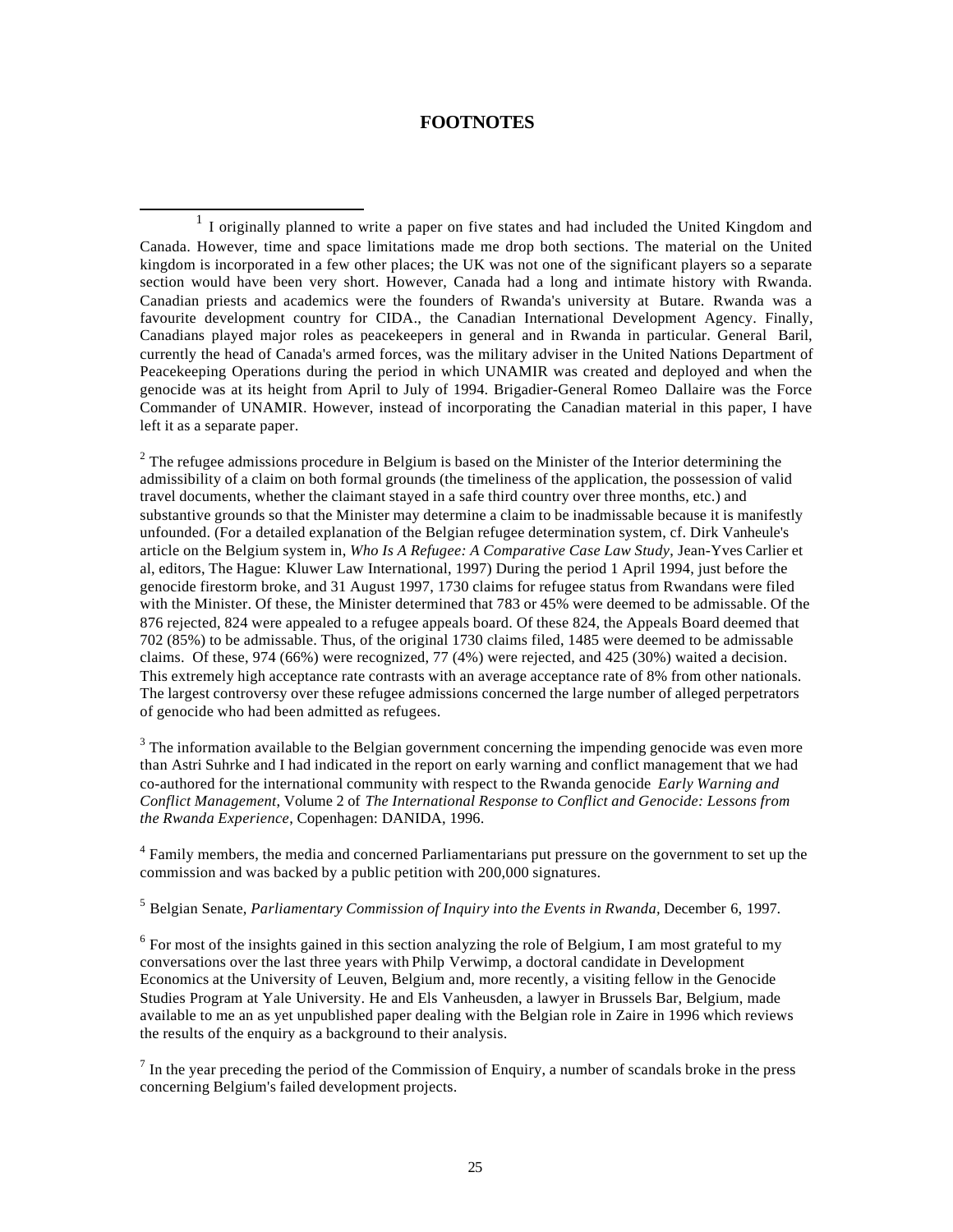<sup>8</sup> In my estimation, the most heinous of its acts was the reification of the Hutu/Tutsi divide with the introduction of identity cards in 1933/34 to the Hutu (85% of the population), Tusi (14%) and Twa (1%).

9 In addition to the Senate Report, cf. Robert Brusten and Nelson Bindariye, *Les Politiques des ONG Belges au Rwanda de 1969 à 1994*. Brussels: ATOL/South Research, étude commandité oar le NCOs, 1997 and Peter Uvin, *Aiding Violence: The Development Enterprise in Rwanda*, West Hartford, Connecticut: Kumarian Press, 1998, esp. pp. 87-96.

<sup>10</sup> The Belgian economy had already been stagnant for several years when the coffee prices crashed in 1988. Combined with poor weather conditions, the crash contributed to a dramatic decline in economic productivity, dropping 5.7% in 1989. Adding to the problem, the budgetary deficit rose in 1989 to 8% of the GDP. In the preceding years, the domestic debt had also quadrupled. Net reserves in the same period had fallen from five to two months. Unemployment rates also rose, in part because of the impact of the influx of 75,000 Hutu refugees who escaped to Rwanda from the massacres in neighbouring Burundi in 1988. On 15 January 1989, Habyarimana announced his new five year plan. It was to be based on four guiding principles: discipline, cooperation, transparency, and solidarity.

<sup>11.</sup> Rwanda received a large volume of non-military aid from several donors throughout the 1990-3 period. Rwanda had been rewarded in the eighties for its perceived commitment to the rule of law and for delivering results in its partnership with aid projects. With a traditionally efficient local administration and functioning infrastructure, Rwanda's ability to absorb aid had partly accounted for the large inflow of aid in previous years. In the early 1990's, it was still a country where foreign aid bureaucraices could reasonably disburse money.

42. Under the guidance of two "old Rwanda hands", in the Ministry of Cooperation and its implementing agency (ADCD), Belgium had chosen Rwanda for a pilot project in Belgian foreign aid based on new guidelines. Bureaucratic incentives to maintain the aid help to explain why the Minister of Cooperation, Andre Geens, strongly advocated not only renewing but actually increasing aid in late 1991, despite his admission that the government had not undertaken the expected economic and politial reforms.(Willime 1995, pp. 436-439). Another Belgian official who accompanied Geens on his tour of Rwanda in August 1991 noted that he was "very keen on aid". (Interview, July 1995). The French ambassador in Kigali, George Martre, was known as an "ancien du Rwanda". Matre was not a diplomat but came from the Ministry of Cooperation. He was described by close observers as a "projects man". Martre was considered to have wielded considerable if indirect influence on French policy towards Rwanda during his tenure as ambassador from September 1989 until March 1993.

 $13$  The Belgian government lost a debate in the Parliament about keeping the troops in Rwanda. The Christian Democratic government did not get enough parliamentary support from its coalition partners (who split along Flemish-French lines) to overcome Socialist opposition to support Habyariamana. A compromise was reached to send a three-party mission to the region to help set the stage for the peace process.

<sup>14</sup> It is worth noting that J.L.Dehaene, the current Defence Minister in Belgium, in his testimony before the Senate Commission, stated, "If I would have to make the decision to withdraw the Belgian paratroopers again, I would have made exactly the same decision."

<sup>15</sup> However, as the Senate Report noted, Belgium lacked an information and intelligence gathering capability. The government was already prone to act on totally inadequate information sources.

<sup>16</sup> French officials word the same thing slightly differently. For example, when French Foreign Minister, Hubert Vedrine - who was President Mitterand's Chief of Staff during the Rwandan genocide - testified before the French Parliamentary Enquiry in May of 1998, he stated that French policy, with respect to Rwanda, had two objectives: helping countries like Rwanda with links to France to ensure security and protect their borders while continuing economic and political development, and to urge Habyarimana to share power with the Tutsi and to develop democratic institutions.

 $17$  Contrast this with the claim by Gourevitch (1998) that, "A Military agreement signed in 1975 between France and Rwanda expressly forbade the involvement of French troops in Rwandan combat, combat training, or police operations." (p. 89) Though literally true, it is misleading. The French forces were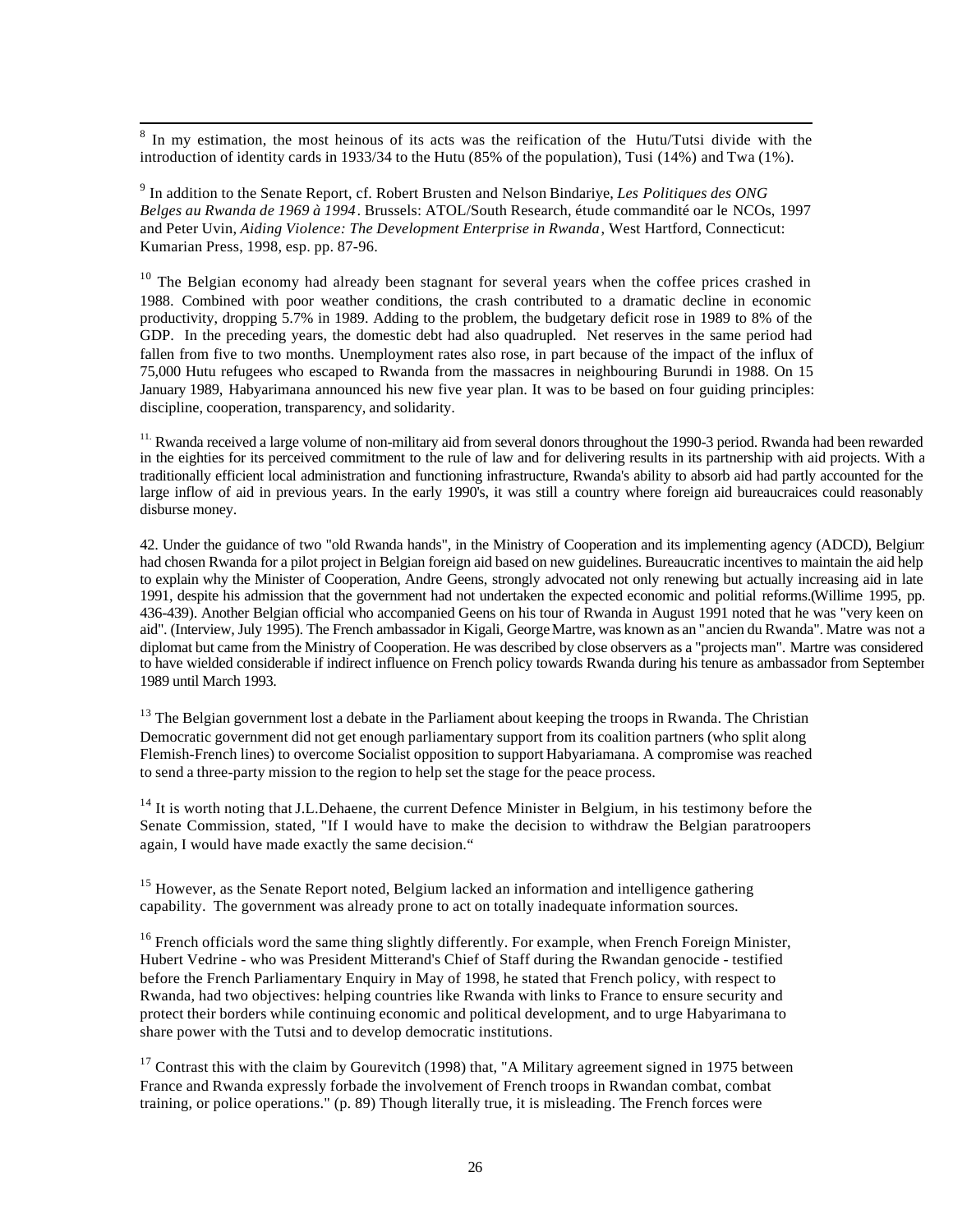dispatched under the existing military assistance agreement between the two states rather than a defence agreement because a military assistance agreement was the only instrument in place. That agreement did not make provision for direct involvement of the French military in the conflict. However, it must be recalled that the French initially conceived of the operation as a modest one in which advisers merely gave advice and did not actually man the artillery. However, the French military in such situations are given the right of self defence when attacked, and the French believed that the RPF was a foreign invasion instigated by Museveni in Uganda.

l

<sup>18</sup> The source of the French Parliamentary Enquiry was a campaign initiated on 3 March 1998 in Paris by Médecins Sans Frontières (MSF), along with prominent French academics and NGO's (including Action Contre La Faim and Ligues des Droits de l'Homme) and human rights activists. The signatories heading the petition included Henri Leclerc, Ligue des Droits de l'Homme, Marie-Line Ramackers, Agir Ici *Relief NGO's,* Philippe Biberson, President of Médecins Sans Frontières, Jose Bidegain, Director General of Action Contre la Faim AICF, as well as the following prominent academics: Jean-François Bayart, Director of Research CNRS, Rony Brauman, Teacher and former president of Medecins Sans Frontieres, André Guichaoua, Professor at Lille University, Alfred Grosser, professeur émérite, Alain Joxe, Director of Studies at *Ecole des Hautes Etudes en Sciences Sociales* (EHESS), Elikia M'Bokolo, Director of Studies at EHESS, Yves Ternon, Doctor Historian, Claudine Vidal, Director of Research at *Centre National de la Recherche Scientifique (* CNRS), Marc Pilon, President of l'Observatoire Permanent de la Coopération Française. The campaign presumed mounting evidence of the deep involvement of the French authorities in the arming and organising of the Rwandan army under President Habyarimana's government. The publication of the results of the Belgian Senate Enquiry was a catalyst. But the petitioners had a number of very specific questions related to French actions on which they wanted answers. What was France's role in] the training of the Rwandan "gendarmerie" and the military council, the provision of uniforms and the delivery of weapons and the direct support for military activity in Rwanda (in 1990 and 1993)? Why did France support, until the bitter end, a regime which was clearly committing crimes against its own civilian population? How was the decision taken to evacuate in April 1994 an entire section of the Rwandan political elite involved in the massacres? Beyond the mandate given to France for the "Operation Turquoise" in June-July 1994 during the last days of the genocide, how was this intervention really conducted and what were the consequences for Rwanda and the Rwandans? Did France supply, or organize the transport of, weapons to Kigali after April 6th, 1994?

 $19$  Paul Quiles headed a French parliamentary commission into France's role in Rwanda and the genocide in the nineties. Its 1200 page report was made public on 15 December 1998. The report rejected all charges implicating France in the Rwandan genocide. However, the report did point to errors and shortcomings by French authorities, but Belgium and the US, in particular, as well as the international community in general, are held to be at fault as well for errors and misjudgements. The US, incidentally did hold Senate hearings this year but they are not the same as a parliamentary inquiry.

<sup>20</sup> Cf. irin@ocha.unon.org Tue Dec 22 06:14:37 1998, Central and Eastern Africa: IRIN Update 571 for 21 December 1998.12.21.

 $21$  It should be noted that Paul Kagame had concluded that not only France, but the whole international community was engaged in a high-level conspiracy "to protect the killers and, perhaps, to assist them toward an ultimate victory." (Gourevitch 1998, 338)

<sup>22</sup> The two French delegates had been the first to register their criticisms at the presentation. After all the other delegations commented, it was absolutely clear that the French were alone in their evaluation, and that all the other concerns expressed, though important in themselves, were not basically critical of the report. Quite the reverse; the report was generally highly praised. I asked to have lunch with the French delegates to discuss the issues further. In that lunch, a number of things became clear. First, the delegates, though they spoke English perfectly well, could not explain their misinterpretations of the English text version. Second, the delegates themselves were not well enough versed in the issues to stand behind and substantiate their criticisms; they could only echo the party line. Third, I asked why they were upset given that, in my reading of our report compared to the numerous books and articles that I had read on the French role that had been published in France, our report was far less vitriolic. It had tried to provide an in-depth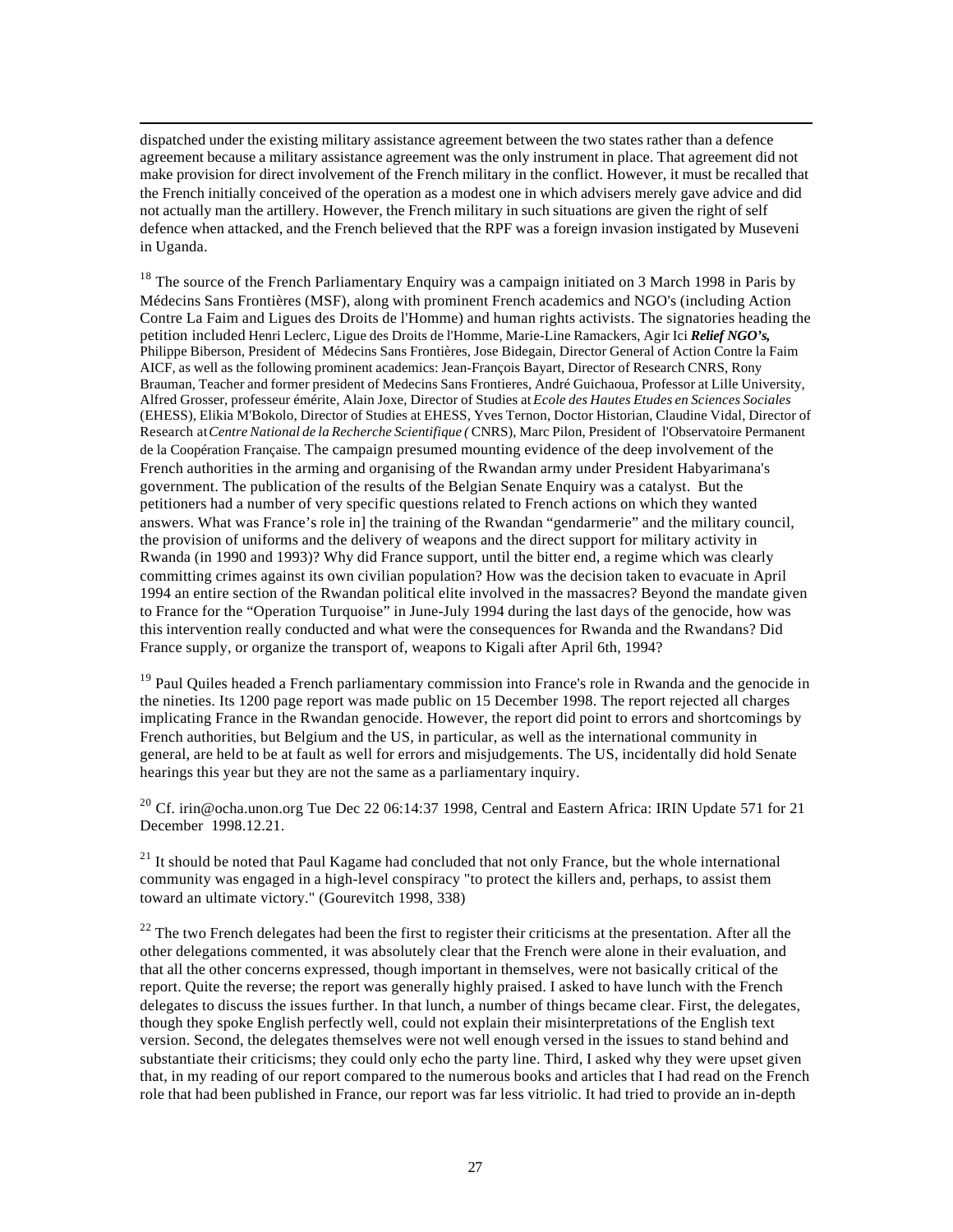account and explanation of the government's actions. As they explained the French reaction, the French officials loved their intellectuals but paid no attention to what they said. But they could not ignore the barbs directed their way from foreigners. Those criticisms hurt French honour. As we left the lunch I remarked openly that France seemed to have learned nothing since the Franco-Prussian war, for, according to Trevelyan, the historian, the French government had mobilized to defend French honour insulted by Bismark's editing of the famous Ems telegram. Further, the discussion seemed to add confirmation to Prunier's (1995) interpretation of *Opération Turquoise*, namely, that it had been launched to protect French honour.

l

<sup>23</sup> I would have liked to have read the Parliamentary Commission Report before submitting this report, but I have had not received the copy yet that I requested be sent from France, and the deadline was already two days past because I had spent so much time searching the internet hoping that someone would have posted the report. If it was there, I did not find it (and that would not be the first time). So this paper is not based on a direct reading of the documents, analysis and conclusions of that report.

<sup>24.</sup> Though the ostensible rationale for the French intervention was the same as the Belgian one - the protection of nationals during the first phase of the war, the French performed rear-guard duty for the Rwandan army by securing the airport, manning road blocks in the Kigali area, and providing logistics.

 $^{25}$  On 12 December 1992, the New York Times Magazine carried a lengthy report on French arms sales to Rwanda and French fighting on behalf of the Rwandan army.

<sup>26</sup> Gourevitch, for example, states, "In the nights of June 16 and 18, arms shipments for the Hutu Power regime were landed, with French connivance, in the eastern Zairean city of Goma [the headquarters for *Opération Turquoise*] and shuttled over the border to Rwanda." (1998, p. 155) This was, of course, the same day that the UN Security Council endorsed *Opération Turquoise*. Since Gourevitch provides no sources for his charges, it is virtually impossible to check them. I can say that from all the bills of lading that I examined for arms shipments to the Hutu extremists in Zaire found after the camps were evacuated, enough arms to equip a 30,000 person army, there is no hint of French connivance. Given the demands for prepayment and collection, there is evidence that payment for the arms was no longer guaranteed by France. Further, there is a logical explanation for the transport of arms across the border on June 22. It is clear that the French anticipated Security Council approval and began preparations five days earlier. "The order to the French forces to prepare to move was given on 17 June, five days before authorised by the UN and nine days before the Rwanda/Zaire border was crossed ." M. Connaghton, "Military Support and Protection for Humanitarian Assistance - Rwanda: April-December 1994," report prepared for ODI. Cf. http://www.ha.sps.cam.ac.uk/freps/FR001A.Htm.

<sup>27</sup> Our error on this one point explains the vehemence with which the French attacked us on this issue. As with many others, based on the evidence we accumulated and cited, we had stated that the French continued to ship arms to Kigali even after the genocide had started. This interpretation was reinforced when we presented our draft report. One ambassador came up to me and told me not to be intimidated by the French. He had been on the tarmac of Kigali airport being evacuated five days after the coup and the genocide had started and observed cases being unloaded with French arms. I did not have my wits about me at the time to clarify how precisely he determined that they were French arms, but presumably it was a deduction based on the French labeling on the packing cases. In fact, as I shall show, this same evidence understandably seemed to have misled most people. The immediate past practices of the French and their unwillingness to be forthcoming did not get out the exact truth on this one point. The French unwillingness to be forthcoming about this matter in the way of evidence may be explained by three reasons. First, once it came out that we were in error on this point, the credibility of our claims on other issues would be more in question. Second, revealing out error on this issue would have meant revealing the truth about the other charges concerning arms shipments. Third, it is difficult but, contrary to what many believe, far from impossible to 'prove' a counterfactual.

 $^{28}$  The evidence is based on a series of bills of lading for military supplies from MHL-Tec Corporation Limited, Ragnal House, Peel Road, Isle-of-Man as well as the dunning financial collection letters they had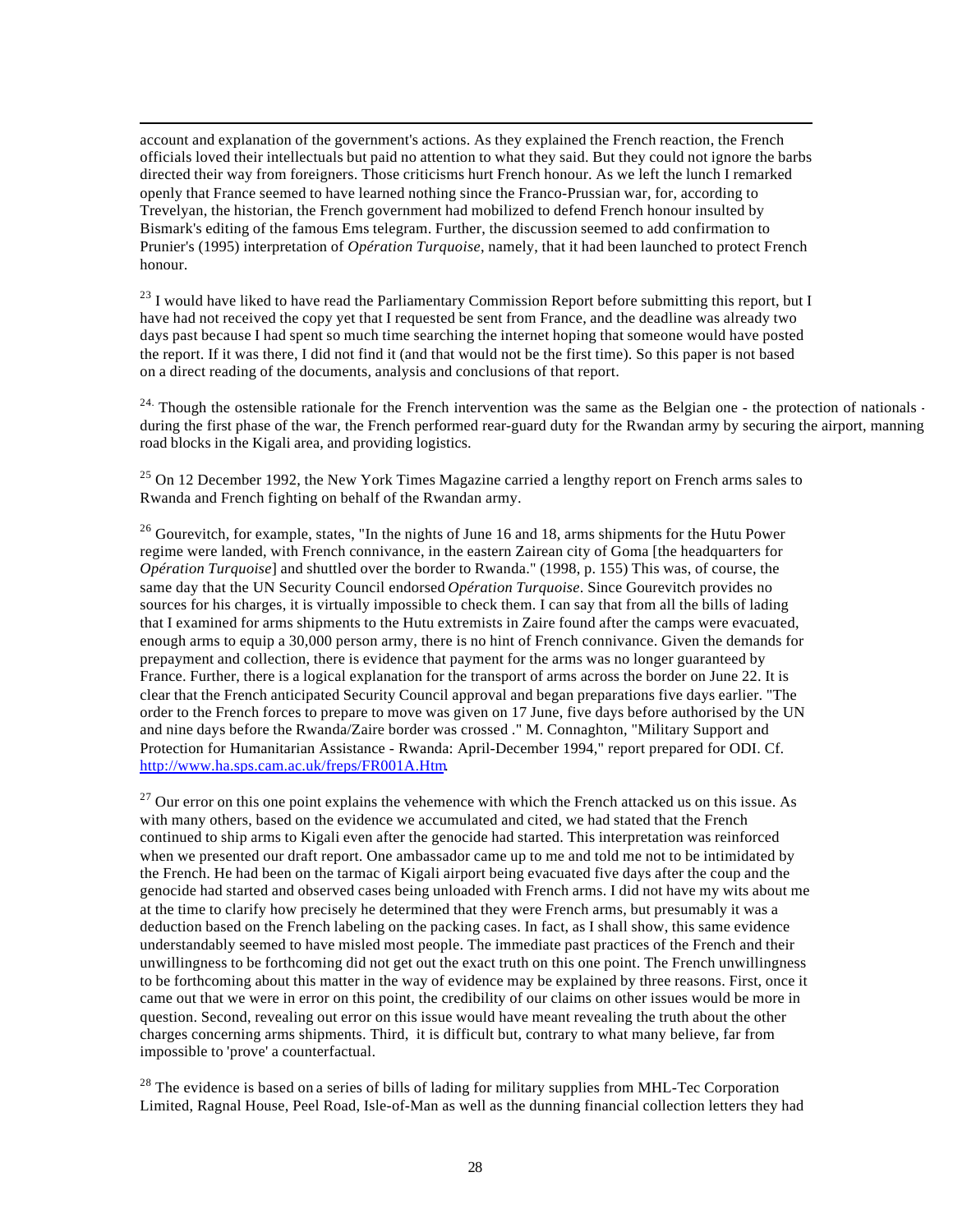sent concerning the shipment that arrived in the week after the genocide started. Evidently, any payment guarantees had been cancelled by that point. Further, although the arms had come from Eastern Europe and had been shipped via Russian Israeli intermediaries, they seemed to have carried French labels. Possibly this was done to mislead any observer who might be enforcing the arms embargo in order to make it appear that these arms were part of an outstanding shipment before the embargo was introduced.

# $29$  Cf. Endnote 1.

l

 $30$  In Findlay's view, a key lesson was that the lack of an organised formal Core Group of interested countries prepared to "nurture, shepherd, assist, cajole, bribe and if necessary coerce the parties towards fulfilling their obligations" (165) threatened the process from the start. Findlay points out that the reason for this was the lack of a major power interested enough to take the lead as a patron state to pressure international organisations and other governments on behalf of the peace process. He also cast light on the discussions leading to the creation of the new UN peacekeeping mission to replace NMOG and UNOMUR. Because the OAU had readily acknowledged its inability to field an entire peacekeeping operation, the claim made by Study 2 of the JEEAR report that the decision was motivated by France and the Rwandan government who had suspected the regional organisation's partisanship with the RPF. On the controversy over the OAU or the UN providing the force, Findlay made the following observation on the report I coauthored with Astri Suhrke (1998). "The Joint Evaluation takes a conspiratorial view of the decision [for a UN-led operation], attributing it in part to French machinations designed to keep control of the force out of the hands of what it perceived to be a pro-RPF OAU." (Findlay for UNITAR, 167) What I believe we did say was that the Rwandese were suspicious of the UN because of the French role in the Security Council and preferred the OAU. There was a complementary fear that the OAU would be biased towards the RPF, but this suggestion hardly amounts to a conspiratorial view. Further, when the OAU admitted its limitations, the RPF accepted the UN playing that role.

<sup>31</sup> Keller holds such a view. "Apart from the failure of adversaries to make credible commitments in the course of third-party negotiations, much of the blame for the failures in such efforts must be laid at the feet of the international community, which has always been reluctant to intervene either coercively or noncoercively in conflicts where they do not perceive their vital national interests to be at stake." (In Lake and Rothchild, Chapter 12: 289)

 $32$  As Connaughton wrote, "this (OT) could also be regarded - given the very close relations between the Habyarimana and Mitterand regimes, and visceral French hostility to the RPF - as a device for defending an area of Rwandan territory against the RPF, and protecting French clients in the old regime, killers included, who were flooding into the region before the RPF advance." (cf. Prunier 1995, ch. 8; Verschave and Vital 1994, ch3:7; Reed 1998)

<sup>33</sup> Connaughton (1995) argued that the FAR withdrew over the Zaire border in hopes that the French would clash with the RPF., but the French persuaded Kagame of the humanitarian intentions of the intervention.. (Section 2, 10) I think Connaughton over-estimated the French powers of persuasion as well as Kagame's susceptibilities.

<sup>34</sup> Rudy Brueggemann's French Connection web page provided a narrower range for the number of lives saved. "According to Rwanda watchers, *Opération Turquoise* did save 12,000 to 15,000 Tutsi lives, though some Tutsi were killed once they came out of hiding after seeing French flags flown on roadsides to greet the arriving French troops. TV images made during the time embarrassingly show Hutu genocidaires holding pictures of Mitterand." Http://www.oz.net/-rudybrue/frenchconnection.htm

<sup>35</sup> Vaccaro's analysis does suggest that the mission at least partially favored the RGA over the RPF. The RPF/Hutu were withdrawing westwards and the French imposed 'Humanitarian Protected Zone' seemed well-positioned to protect them. RPF officials were warned not to penetrate this zone, and FAR troops were able to seek sanctuary in this area. His final conclusion was that OT "must be considered a success. If it had not occurred the remaining Tutsi in the southwest would likely have been killed." (398)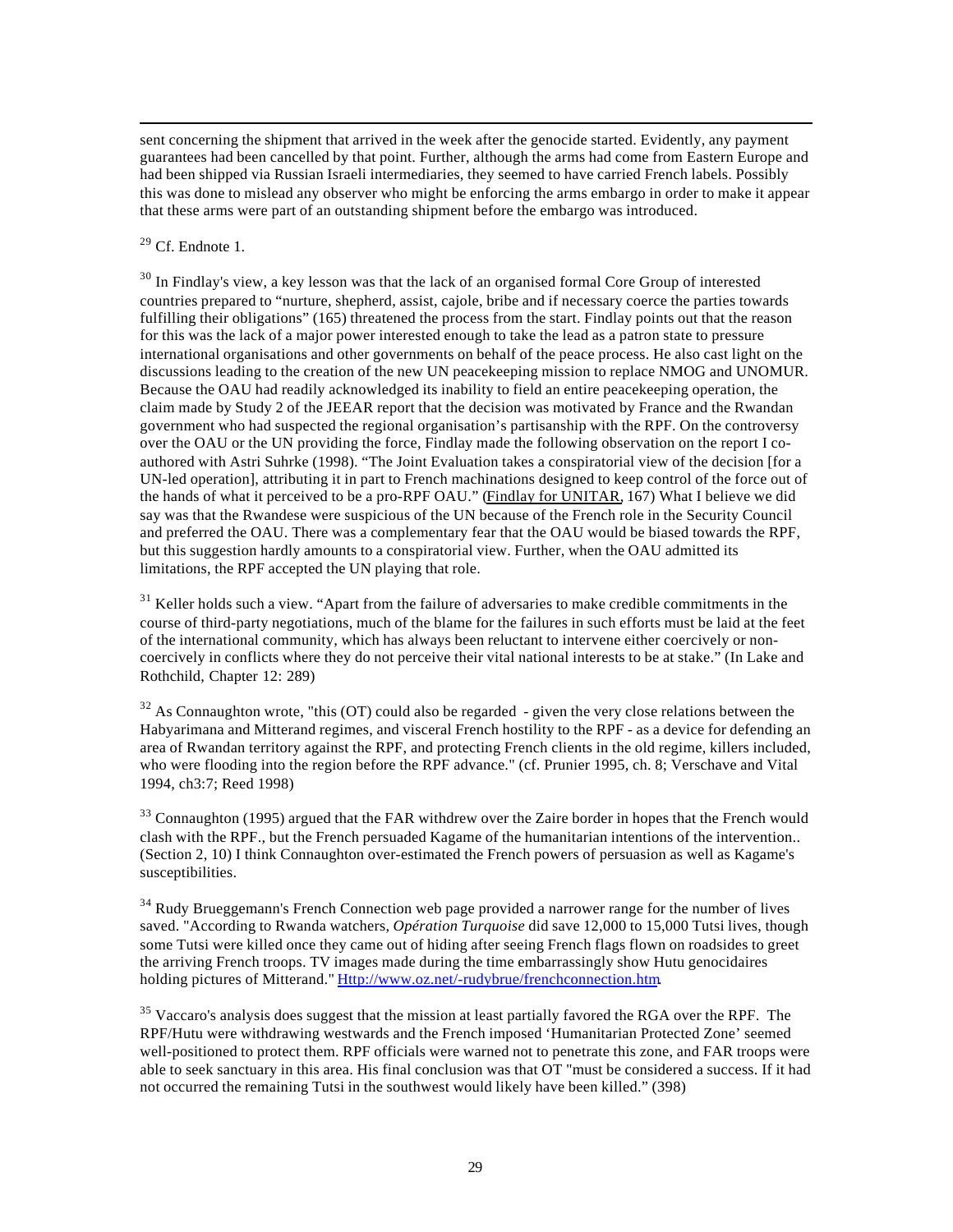$36$  MSF declared that, although the mission was successful in that it saved lives and controlled the flow of refugees, it was politically slanted in favour of the Hutus. "The venture was much criticised. And for good reason. It allowed numerous criminals to find a previously unimagined form of exile in the Frenchestablished security zone. Yet it did save lives within the safety zone. It diminished the flow of refugees to Zaire, it protected some of those Tutsis who remained alive and some Hutus against revenge killings." (6-7) However, MSF expressed concern that Turquoise sets a dangerous practice of UN subcontracting. "While the French government announced Operation Turquoise in Rwanda, the venture was greeted with widespread hostility. The French was basically subcontracting a UN responsibility […] the UN may be turned into a flag of convenience." (11) Finally, the overall motive for the operation is suspect: "French troops were sent in to protect the civilians and discourage any exodus towards Zaire. But the intent was less to provide sustained protection than mount a dramatic, headline-catching intervention on behalf of France's clients – the Rwandan Hutu – who were now losing the war." (82) Predergast's analysis was similar. "Turquoise was designed to facilitate humanitarian aid in the southwest corner of Rwanda, performed well on technical grounds but created major political problems in two areas. First, it provided a safe haven for retreating government officials, military officers, and militia members, allowing and even aiding their orderly exodus into Zaire. Second., it undermined the UN's efforts to get troop commitments for UNAMIR and weakened multilateral intervention objectives." (65-66)

l

 $37$  This former UNAMIR Deputy Force Commander was nevertheless skeptical of the France/RGF conspiracy judging from the manner in which the French had conducted the Nationals Evacuation Operation on 9-11 April. "Those of us who were in Kigali before 6 April and saw the way the French came in and evacuated their nationals believed that France meant well. If France wanted a fight with the RPF or wanted to help the RGF why did the commando battalion withdraw after rescuing the nationals? Another demonstration of the genuineness of the French intention was when UNAMIR decided to introduce its troops into the HPZ; they gladly welcomed the idea. Their mandate was for two months (22 June to 22 August), and GHANBLATT, being the only formed troops on the ground, was rushed into that zone on 31 July to work alongside the French for an eventual take-over…The warm manner in which I was received, briefed and conducted around [by General Lafourcade, head of OT] reassured me of the genuineness of French intentions in Rwanda." (1997, 103)

<sup>38</sup> Ambassador Albright in her testimony to the Foreign Operations Subcommittee of the House Appropriations Committee, 5/5/94.

<sup>39</sup> If interest was the singular justification for involvement, all other explanations for US inaction in Rwanda are irrelevant, for *à priori* there would be little US involvement in Rwanda. As Herman Cohen, , the Deputy Assistant Secretary for African Affairs, stated it in his testimony before the Belgian Commisiion of Enquiry, 7 July 1998, "Notre aide au FPR était inexostante. Le seul lien entre le FPR et les Etats-Unis concerne une douzaine d'officiers qui ont suivi des cours dans des écoles miltaires aux Etats-Unis dans le cadre de notre coopération avec l'Ouganda. Nous n'avons jamais fourni d'armes au FPR, ni même à l'Ouganda." In Washington, the low level of interest in Rwanda gave lower-level officials greater leeway for initiatives. One exception to the lack of interest was exhibited by Herman Cohen. And his primary interest entailed putting pressure on Uganda to control and inhibit the activities of the RPF. In the Spring of 1992, Herman (Hank) Cohen, met the President, Minister of Defence and Foreign Affairs Minister in Kigali followed by meetings with Museveni of Uganda and Moi of Kenya. Cohen expressed his support for the peace process and the transition to a multi-party democracy in Rwanda but left the leadership to the OAU and the UN. Evidently Cohen made the point to the Ugandan government in no uncertain terms: If the RPF did not agree to talks, Uganda would find its foreign aid in jeopardy. The Ugandan Foreign Minister was told that the international community was going to deduct aid for every month the situation stalled. (Cf. Jones 1998)

<sup>40</sup> This statement, of course, ignores the conviction of many, including the Force Commander, that the resources required were relatively few, that the issue was not resolving the crisis in its entirety but protecting civilians, and that the resources required as a result of not intervening were far more costly than the resources needed for prevention. Scott R. Feil in "Preventing Genocide: How the Use of Force Might Have Succeeded in Rwanda," New York: A Report to the Carnegue Commission on Preventing Deadly Conflict, April 1998, observed that the hypothetical force proposed by General Dallaire – at least 5000strong – could have made a significant difference in the conflict. "In Rwanda, a window of opportunity for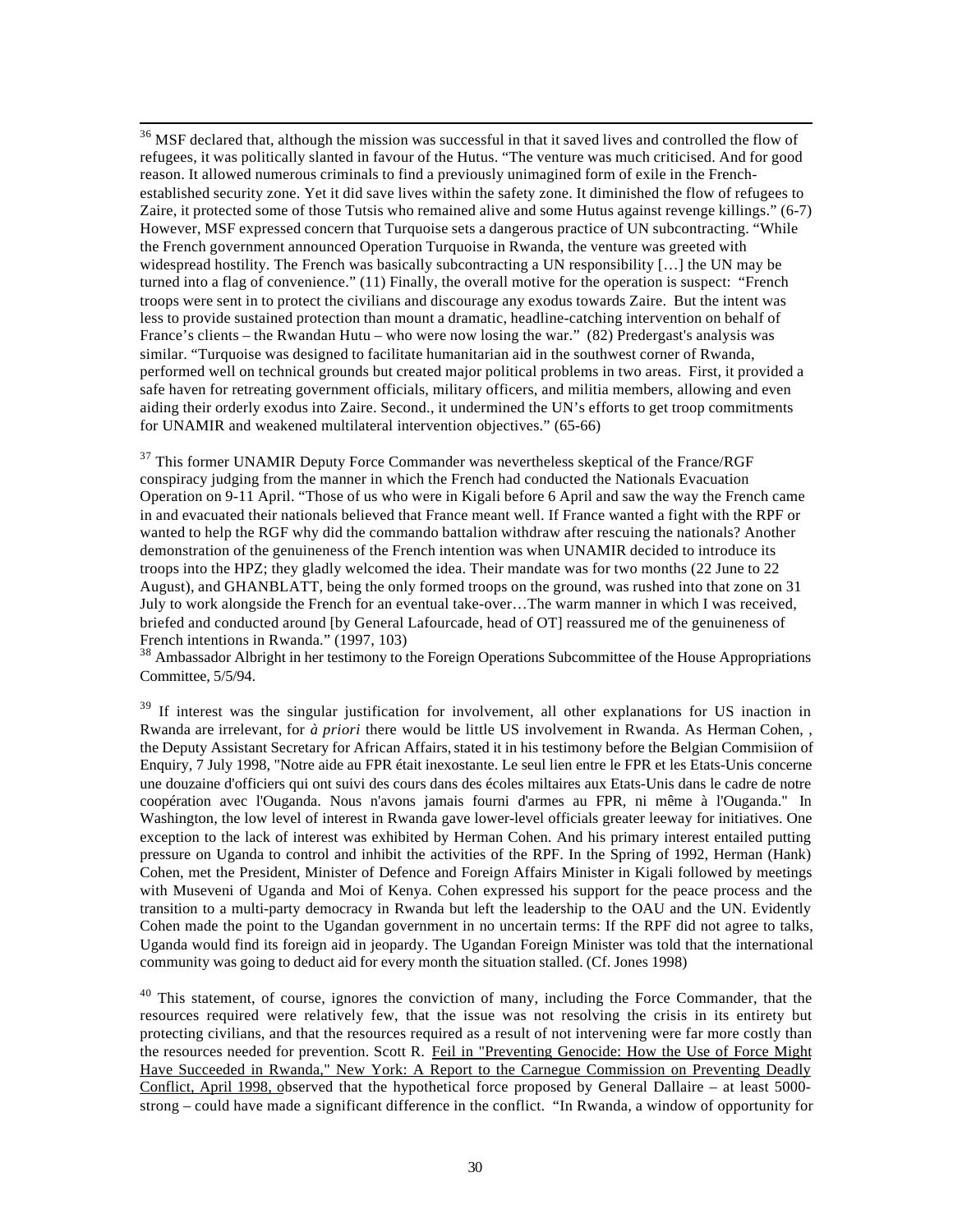the employment of such a force extended from April 7 to April 21, when the political leaders of the violence were still susceptible to international influence. The rapid introduction of robust combat forces, authorised to seize at one time critical points throughout the country, would have changed the political calculations of the participants." (16)

l

 $41$  In reference to PDD-24, Herman Cohen in testimony before the Belgian Commission of Enquiry, 7 July 1998 said, "J'ètais catastrophé!"

 $42$  For an excellent and reasonably succinct chronological account of those failures, cf. the testimony of Alison Des Forges of Human Rights Watch before the Subcommittee on International Operations and Human Rights on 5 May 1998 entitled "Rwanda: Genocide and the Continuing Cycle of Violence".

 $43$  See the earlier section on Belgium and development aid. Rwanda officially identified persons by ethnic group and used the identity cards they carried to discriminate against the minority Tutsi in education and employment. USAID received a report in 1991 recommending economic conditionality in this area - that is that economic aid be conditioned upon removing the use of identity cards. "(T)he advice was ignored. Rwandan authorities were permitted to believe that isolation of and discrimination against Tutsi was acceptable to the international community." Alison des Forges, testimony before the Senate Subcommittee, 5 May 1998.

<sup>44</sup> This was in spite of the fact that beginning in 1990, the U.S. Special Rapporteur on Arbitrary and Summary Executions documented government-directed massacres against the Tutsi. The culture of genocidal impunity was being inculcated and even encouraged.

<sup>45</sup> "As the peacekeepers were regrouped from their outlying posts to more secure locations, they abandoned Rwandans who had sought protection under the U.N. flag. In the worst such case, that of the Kicukiro technical school, some one hundred, fully armed Belgian soldiers drove out of the school, leaving behind two thousand unarmed persons. Outside the compound were the military and militia who had been waiting for days for the chance to attack. As the Belgians drove out one gate, the killers stormed in the other. Most of those who had trusted in the protection of the U.N. troops were slain. At a psychiatric hospital near the capital, troops of the evacuation force arrived to escort foreigners to safety, ignoring the pleas for help of Rwandans on their knees before them." Alison des Forges, ibid.

<sup>46</sup> Production and Marketing Board abstract, USAID database project, no. 696-0135; cf Unwin (1998) p. 88 and 101 nt.

 $^{47}$  Upon reflection, Cohen came to believe that he had not put enough pressure on Uganda, and, hence, on the RPF. Herman Cohen: in testimony before the Belgian Commisiion of Enquiry, 7 July 1998 said, "Museveni pensaitque les Etats-Unis ne critiqueraient pas publiquement l'Ouganda en cas d'invasion du rwanda par le FPR. Il avait raison. L'erreur des Etats-Units est de n'avoir pas pris l'invasion au sérieux et d'avoir, au contraire, utilisé l'invasion pour encourager les négociations à l'intérieur du rwanda. La France avait, elle aussi, tort de faire trop confiance à Habyarimana: elle lui a garanti son soutien quoi qu'il fasse, même s'il refusait la négociation. Je pense que la France et les Etats-Unis ont été trop gentils avec leurs clients respectifs."

<sup>48</sup> "Arusha était trés bien sur le papier. Mais il y avait une chaise vide: Habyarimana était absent. Il a laissé son ministre des Affaires étrangèresde l'opposition nègocier tout ce qu'il voulait." Herman Cohen, testimony before the Belgian Commisiion of Enquiry, 7 July 1998.

<sup>49</sup> The U.S. led the efforts "to cut the costs of the U.N. peacekeeping operation that was necessary to oversee implementation of the Accords. Haunted by the ghosts of Somalia, the U.S. wanted a successful peacekeeping operation, but faced with paying a substantial part of the cost of such an operation, it refused the means needed to ensure such a success. When U.N. military experts proposed a force of 8,000 or, at the very least, 5,000 troops, the U.S. suggested 500. In the end, some 2800 troops were sent. Because the force was of such minimal size, its mandate was also limited. Instead of a force to protect civilians throughout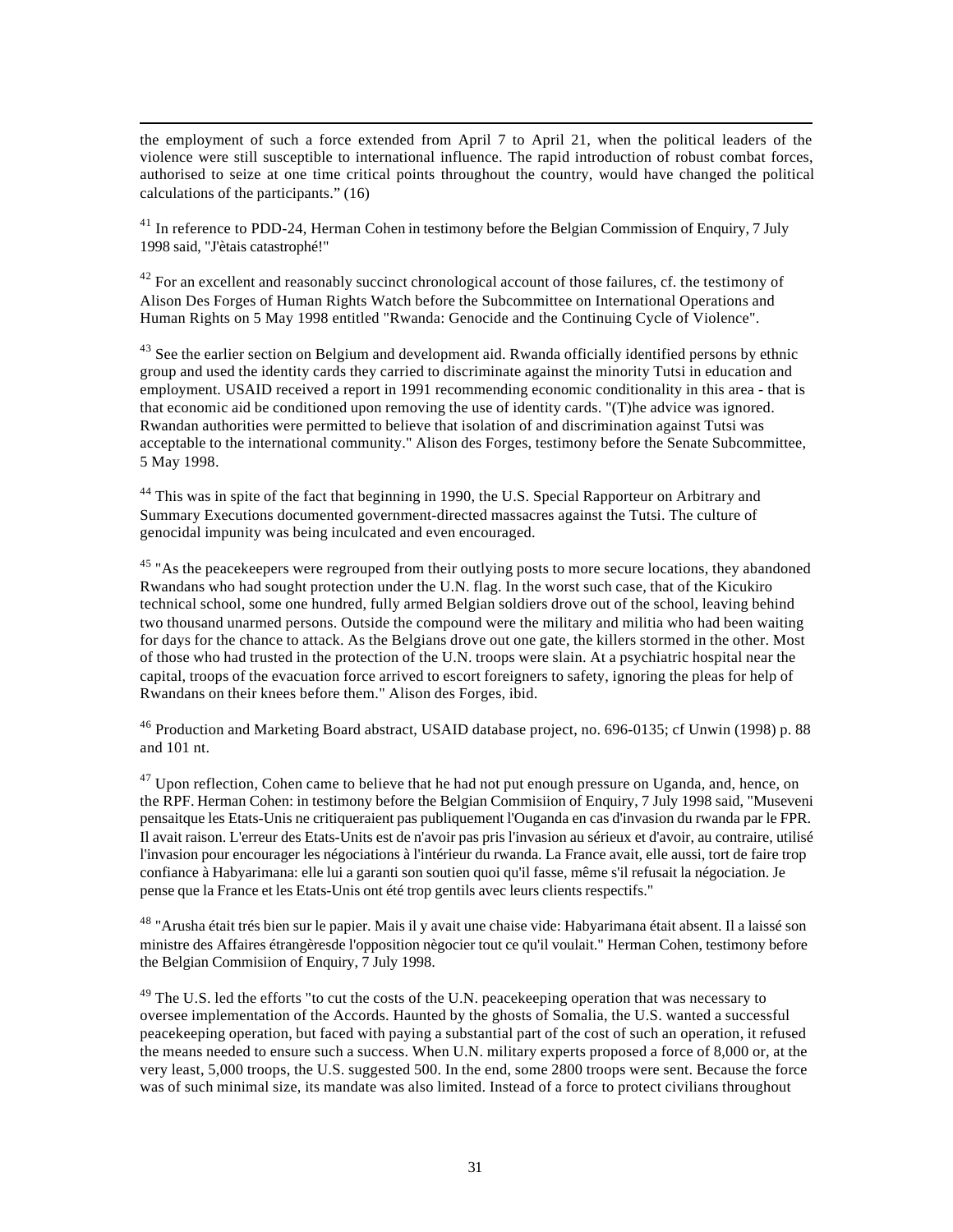the country in the period of transition to a new government, the peacekeepers were tasked only with exercising a general supervision over security in the capital." Alison des Forges, ibid.

<sup>50</sup> "Au-delà du syndrome de Somalie, il y a une question d'argent. Les Etats-Unis ont beaucoup d'arriérés à l'égard des Nations Unis, surtout pour le Peace keeping. Ils ne veulent pas autoriser des opérations qui vont augmenter leurs arriérés. Dans le case de la République Centrafrique, il a été très difficile d'obtenir le vote positif des Etats-Unis. Le Congrès a ensuite beaucoup critiqué ce vote." Herman Cohen, testimony before the Belgian Commisiion of Enquiry, 7 July 1998.

<sup>51</sup> "Once US personnel were deployed to UNAMIR II (Op Support Hope), there was a strong indication that force protection reigned supreme over mission effectiveness. Findlay cites both the JEEAR report (Study 3) and other sources that the utility of US forces was hampered by tight restrictions on the use of their equipment and a strict concern for the safety of personnel. The lesson from this is that "the over-riding imperative of the deployment – no casualties – tended to be counterproductive to the aims of the mission and the very ethos of US intervention" (191). By placing their own restrictions on the humanitarian operation, and setting their own rules governing the conduct of personnel and the use of equipment independent of the broader UN requirements, no effective coordination could take place beyond the most superficial. "Governments must be more willing to consider UN requirements for peace operations and ensure better coordination by placing such contributions under UN authority rather than acting independently." (Findlay for UNITAR, 192)

 $52$  Cf. Gourevitch and Kuperman quoted at the beginning of this paper.

l

<sup>53</sup> Barry Steiner, *The Varieties of Collective Preventive Diplomacy: Great Power Approaches to Intrastate Conflict* - draft of manuscript, dated 1 July 1998, p. 315.

<sup>54</sup> Though Belgium accumulated information on the prospects of the massacres, the Belgian information collected specifically concentrated on the dangers to its own peacekeepers which were forwarded to Brussels. It is this threat that appeared to be the primary motive behind the futile efforts of Belgium to beef up UNAMIR in February and March. The United States and United Kingdom would not contemplate any initiative that would add to the costs that they would have to bear as US officials have subsequently admitted.

 $55$  In fact, even in the official account, the claim is made that only "later evidence demonstrated irrefutably" that violations of human rights had become more widespread, with the possible implication that the evidence was not available at the time. (Cf. ; *The United Nations and Rwanda: 1993-1996*, New York, United Nations Department of Public Information, 1996, p.3)

<sup>56</sup> This is how the official Blue Book of the Rwanda episode explains the treatment of the cable. "In a communication sent on 11 January 1994 to United Nations Headquarters in New York, UNAMIR raised concerns about a report of a plot being formulated by Hutu militia aligned with the Mouvement républicain pour la démocratie et le dévelopmmement (MRND), known as the *interahamwe* to kill large numbers of Tutsis in Kigali. Through that communication, the UNAMIR Force Commander informed Headquarters that an informant advised UNAMIR that such a plot was being developed and that weapons were being stockpiled. The Force Commander asked for instructions from headquarters on how to respond to this information. *Such situations and alarming reports from the field, though considered with the utmost seriousness by United Nations officials, are not uncommon within the context of a peace-keeping operation.*" (my italics, ibid, p. 31.) Quite aside from the small error in equating the *interahamwe* with the MRND, in explaining the instruction to Dallaire to inform the head of the Mafia in Rwanda, President Habyarimana, about the plans underway and asking Dallaire to request Habyarimana to stop such plans, the UN officials, in explaining the reasons for denying him the right to verify there were arms caches, the report misrepresents Dallaire's cable by characterizing it as a request to use "overwhelming force". This was **not** the request which Dallaire made and Dallaire's document is omitted from the Blue Book. It is also clear that the reason for the denial was the restrictive interpretation of the mandate. UNAMIR had only an assistance role. The primary responsibility for the maintenance of law and order had to remain with the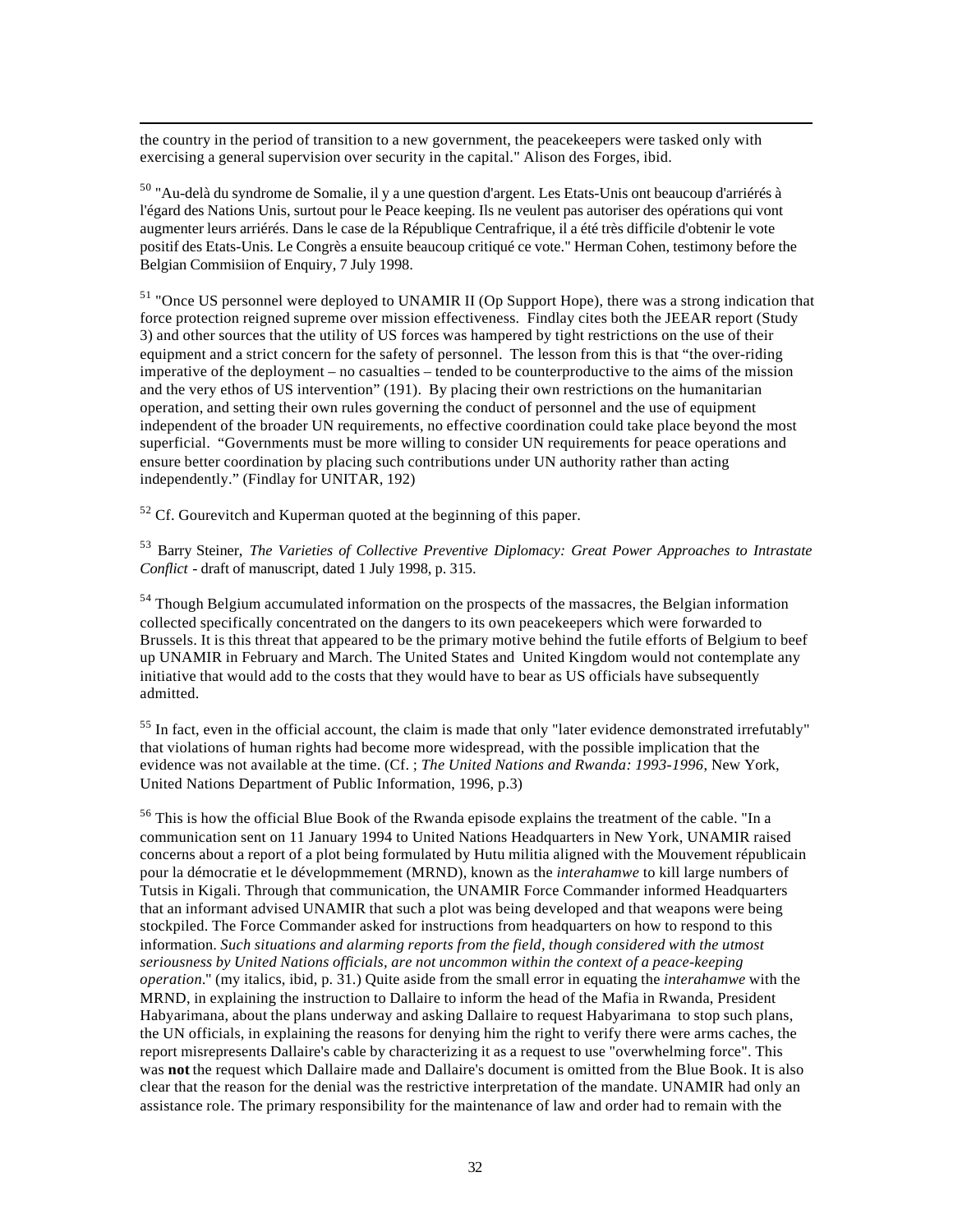parties, ignoring the fact that the main source for the undermining of that law and order was one of the parties.

 $57$  "If the absence of a resolute commitment to reconciliation by some of the Rwandan parties [something] which had been part of Arusha from the beginning] was one problem, the tragedy was compounded by the faltering response of the international community." Blue Book, ibid, p. 4. In other words, UN officials were betrayed by the members who did not back them up. This was a message I would hear over and over again in my interviews with UN officials, with the longest finger pointed at the United States.

<sup>58</sup> Of course, the US embassy had been informed afterwards on instructions to Dallaire from New York. It could have independently sought to verify the truth of Dallaire's claims. As Holly Burkhalter, advocacy director of Physicians for Human Rights, stated in testimony before the US Senate Subcommittee on Human Rights and International Operations, 5 May 1998: "We believe that the U.S. Ambassador in Kigali, Ambassador Rawson, also had extensive information on the gathering genocide. We are troubled by the United Nation's claim that the peacekeeping office did not respond positively to General Dallaire's request because it could not assess the validity of the intelligence he was relying upon. The U.S. could have helped investigate and corroborate Dallaire's information."

<sup>59</sup> As a story that appeared in the New Yorker on 3 May 1998 characterized the UN headquarters denial of permission to Dallaire and its belated and quasi-acceptance of responsibility, "I was responsible,'' Riza, still Annan's deputy, told the New Yorker when shown a copy of the order. "This is not to say that Mr. Annan was oblivious of what was going on. No. Part of my responsibility was to keep him informed.'' UN officials previously have blocked investigations to determine who saw the fax and who ordered Dallaire to abandon his plan to intervene. In a letter to the Belgian government last year, Annan refused to let Dallaire testify before a Belgian parliamentary panel investigating the events in Rwanda because he did not believe it was ``in the interest of the organization.'' A copy of the response sent from UN headquarters and obtained by the magazine showed the order was labeled being from Annan. Besides discouraging Dallaire from intervening to head off violence, the order told him to assume the late Rwandan president, Juvenal Habyarimana, was not involved in planning the genocide despite the informant's statements. Dallaire also was told to turn over the informant's reports to Habyarimana and the French, Belgian and U.S. ambassadors to Rwanda. Riza said Dallaire's initial fax was dismissed because it was speculative. Also, since it came just four months after 18 U.S. soldiers were killed in Somalia during a UN peacekeeping mission, there was no political support for military intervention in Rwanda, Riza told the magazine.

<sup>60</sup> The United States was supporting total withdrawal of UNAMIR in the Security Council when Rwandan Council of Ministers decided to extend the genocide to the south of the country where the officials currently in office were not cooperating.

 $<sup>61</sup>$  As Holly Burkhalter also stated in her testimony before the US Senate Subcommittee on Human Rights and</sup> International Operations, 5 May 1998 "For two weeks, the Security Council discussed the fate of UNAMIR, with Washington strongly supporting complete withdrawal of the force on the ground that it could neither carry out its duties nor be protected."

 $62$  Colonel Luc Marchal, "Rapport relatif aux Ops d'évacuation des expatriés (08-19 avr 94) au RWANDA," 05 aout 1994.

 $63$  Blue Book, p. 41.

 $64$  Op. Cit.

l

<sup>65</sup> Barry Steiner characterizes the disinterestedness/involvement paradox as follows: "While primary state regime antagonists often exercised larger than expected power and influence, the major states were often weaker than expected. This resulted from (1) low resolve of the major states to intervene, relative to the resolve of the primary antagonists to obtain support from the major states to be affected more by the international balance of power than by the primary antagonists." (p. 311) "Low great power resolve interfered in two ways